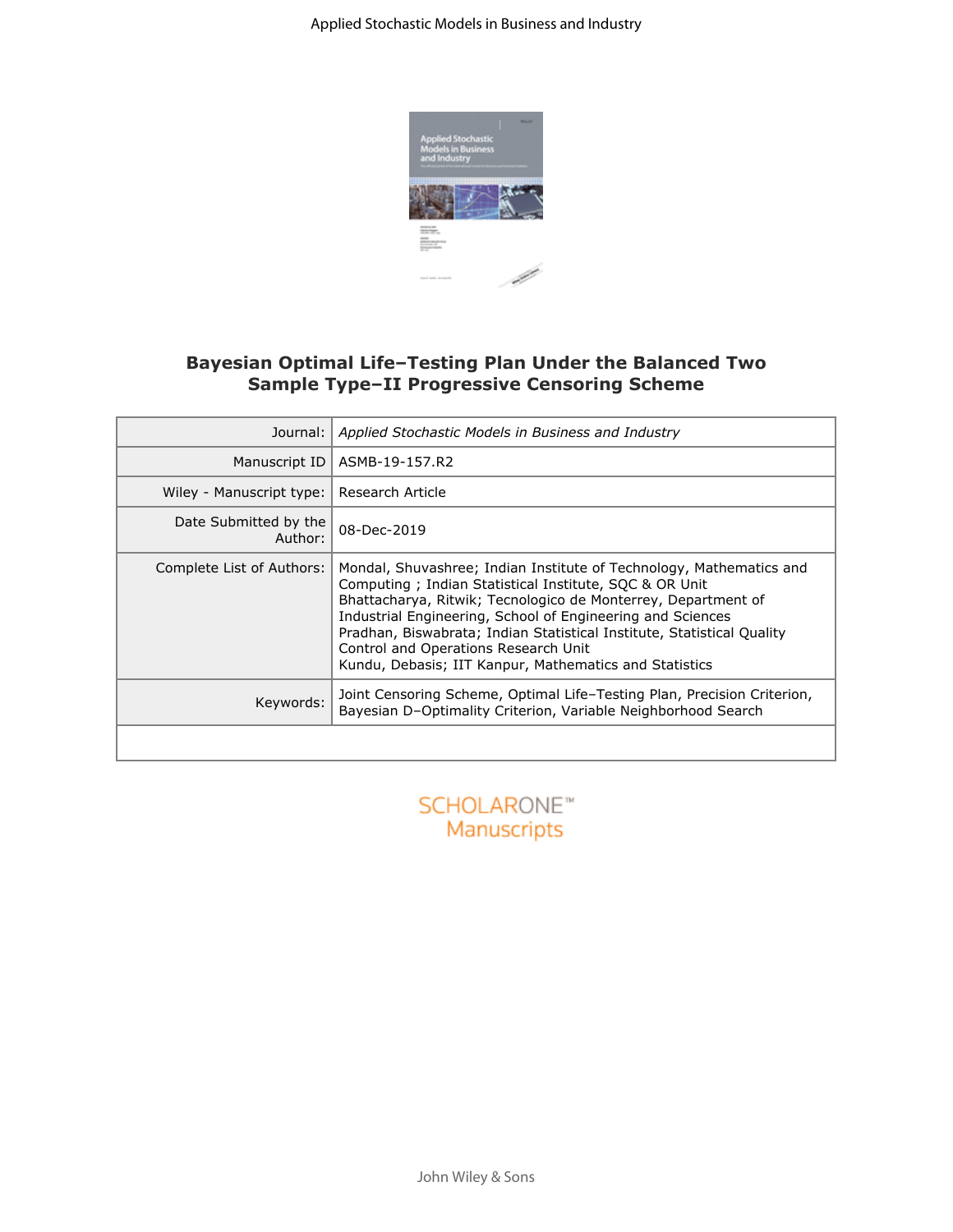# Bayesian optimal life-testing plan under THE BALANCED TWO SAMPLE TYPE-II progressive censoring scheme

Shuvashree Mondal<sup>\* 1,3</sup>, Ritwik Bhattacharya<sup>2</sup>, Biswabrata Pradhan 3 , Debasis Kundu 4

#### Abstract

iswabrata Pradhan<sup>3</sup>, Debasis Kund<br>**Abstract**<br>**Abstract**<br>**Abstract**<br>**Abstract**<br>**Abstract**<br>**Abstract**<br>**Abstract**<br>**Exercient** conduct coent competing products. Recently, Mondal i<br>II Progressive Censoring Scheme", Communi<br>is, Joint progressive censoring schemes are quite useful to conduct comparative life-testing experiment of different competing products. Recently, Mondal and Kundu ("A New Two Sample Type-II Progressive Censoring Scheme", Communications in Statistics-Theory and Methods, 2018) introduced a joint progressive censoring scheme on two samples known as the balanced joint progressive censoring (BJPC) scheme. Optimal planning of such progressive censoring scheme is an important issue to the experimenter. This article considers optimal life-testing plan under the BJPC scheme using the Bayesian precision and D-optimality criteria, assuming that the lifetimes follow Weibull distribution. In order to obtain the optimal BJPC life-testing plans, one needs to carry out an exhaustive search within the set of all admissible plans under the BJPC scheme. However, for large sample size, determination of the optimal life-testing plan is difficult by exhaustive search technique. A meta-heuristic algorithm based on the variable neighborhood search method is employed for computation of the optimal lifetesting plan. Optimal plans are provided under different scenarios. The optimal plans depend upon the values of the hyper-parameters of the prior distribution. The effect of different prior information on optimal scheme is studied.

KEY WORDS AND PHRASES: Joint censoring scheme, Optimal life-testing plan, Precision criterion, Bayesian D-optimality criterion, Variable neighborhood search.

 Department of Mathematics and Computing, Indian Institute of Technology (Indian School of Mines), Dhanbad, Pin 826004, India.

 Department of Industrial Engineering, School of Engineering and Sciences, Tecnológico de Monterrey, Querétaro 76130, México.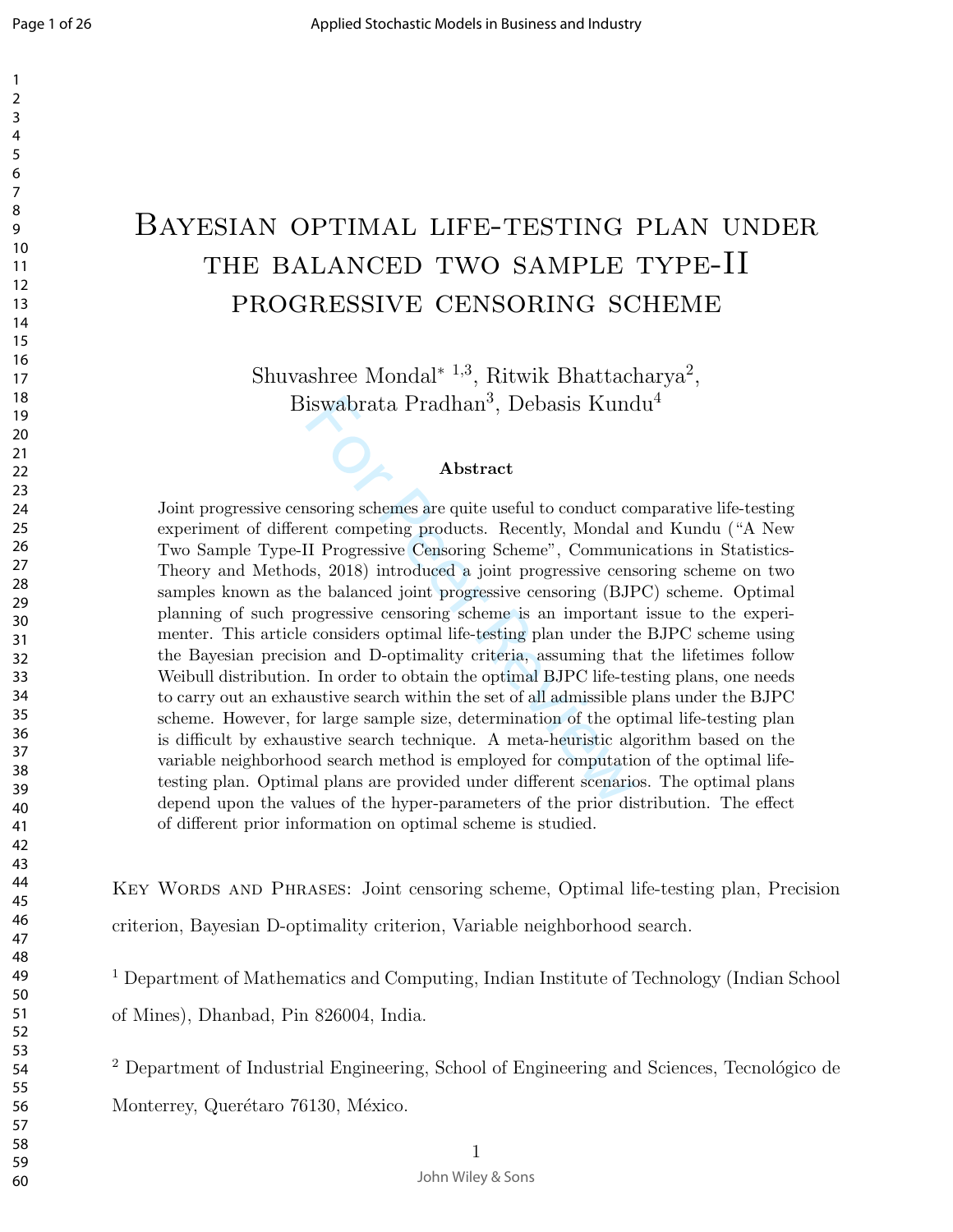SQC & OR Unit, Indian Statistical Institute, 203 B.T. Road, Kolkata, 700108, India.

 Department of Mathematics and Statistics, Indian Institute of Technology Kanpur, Pin 208016, India.

#### \*Correspondence:

Shuvashree Mondal, Department of Mathematics and Computing, Indian Institute of Technology (Indian School of Mines), Dhanbad, Pin 826004, India Email: mondalshuvashree409@gmail.com, shuvasri29@iitism.ac.in

Or Peer Review

John Wiley & Sons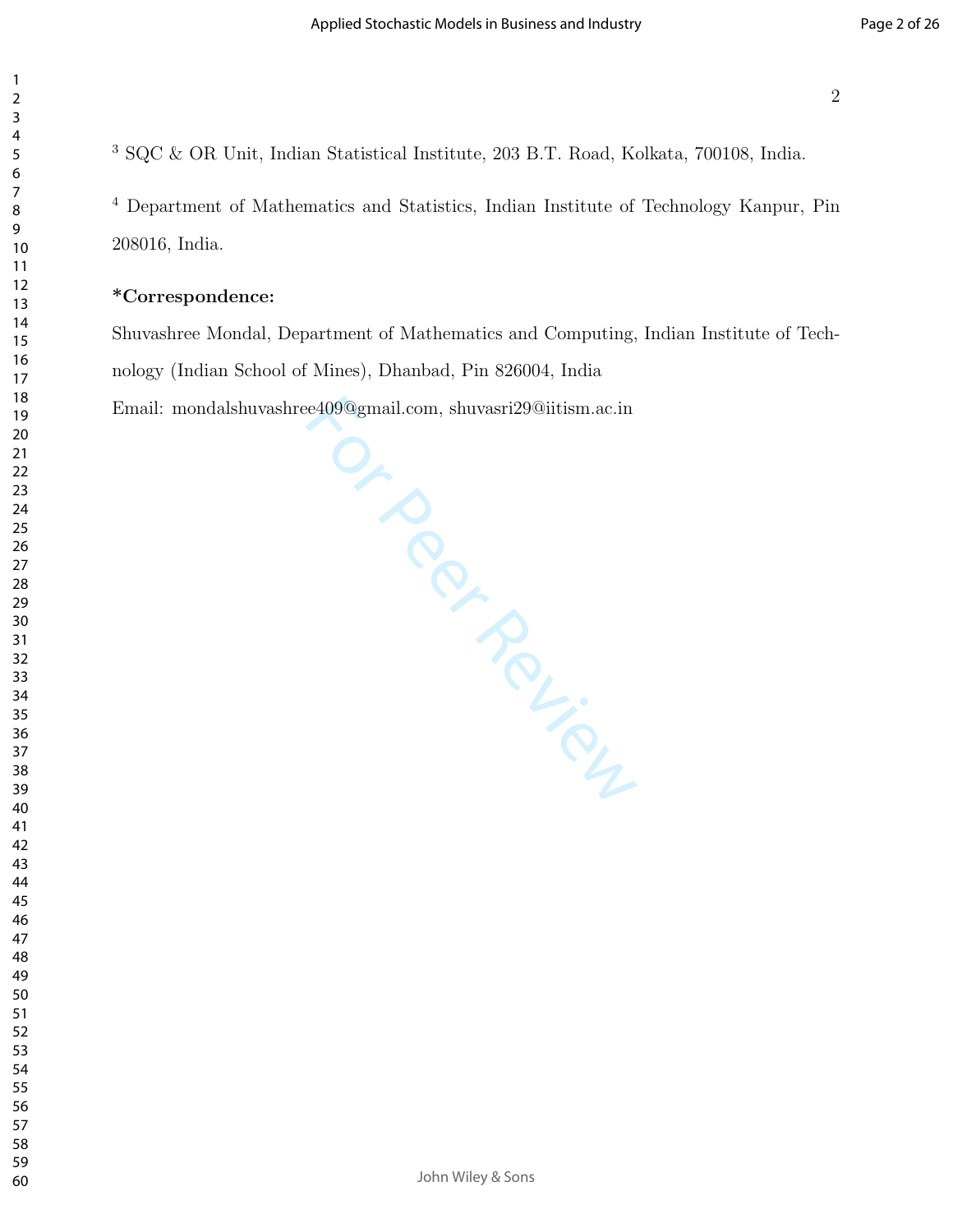## 1 INTRODUCTION

Joint censoring schemes are quite useful to conduct comparative life-testing experiments of different competing products. Recently, Mondal and Kundu [13] introduced a joint progressive censoring scheme on two samples, called the balanced joint progressive censoring (BJPC) scheme. Due to its analytical flexibility and some other advantages, the BJPC scheme can be used quite conveniently in practice. In accelerated life-testing problem, the BJPC scheme can be applied where the experimental units are subject to different stress levels. It can be used in acceptance sampling plan to make decision on acceptance or rejection of lots of products coming from different sources of production in a single experiment.

are experimental units are subject to different<br>sumpling plan to make decision on accepta<br>ifferent sources of production in a single e:<br>be described as follows. Suppose there<br>d line B and it is required to study the re<br>np The BJPC scheme can be described as follows. Suppose there are two different kind of products from line A and line B and it is required to study the relative merits of these two kind of products. A sample of size  $m$  is drawn from the line A and is called sam-A. Another sample of size n is drawn from line B and is called sam-B. Let  $k$  be the total number of failures to be observed from the life-testing experiment and  $R_1, \ldots, R_{k-1}$  be pre-specified non-negative integers such that  $\sum_{i=1}^{k-1} (R_i + 1) < \min(m, n)$ . The units of these two samples are simultaneously put on the test. Suppose the first failure comes from sam-A and the failure time is denoted by  $W_1$ . Then at  $W_1$ ,  $R_1$  units are removed randomly from the remaining  $m-1$  surviving units of sam-A and  $R_1 + 1$  units are chosen randomly from the remaining n surviving units of sam-B and they are removed from the experiment. Next, if the second failure comes from sam-B at time point  $W_2$ ,  $R_2 + 1$  units are withdrawn from the remaining  $m - R_1 - 1$  units of sam-A and  $R_2$  units are withdrawn from the remaining  $n - R_1 - 2$  units of sam-B randomly at  $W_2$ . The testing is continued until the k-th failure takes place and at the kth failure time point  $W_k$ , the testing gets terminated with the removal of all the remaining surviving units from both the samples. A schematic diagram of the BJPC scheme is provided in Figure 1. For more details on the BJPC scheme, see Mondal and Kundu [13].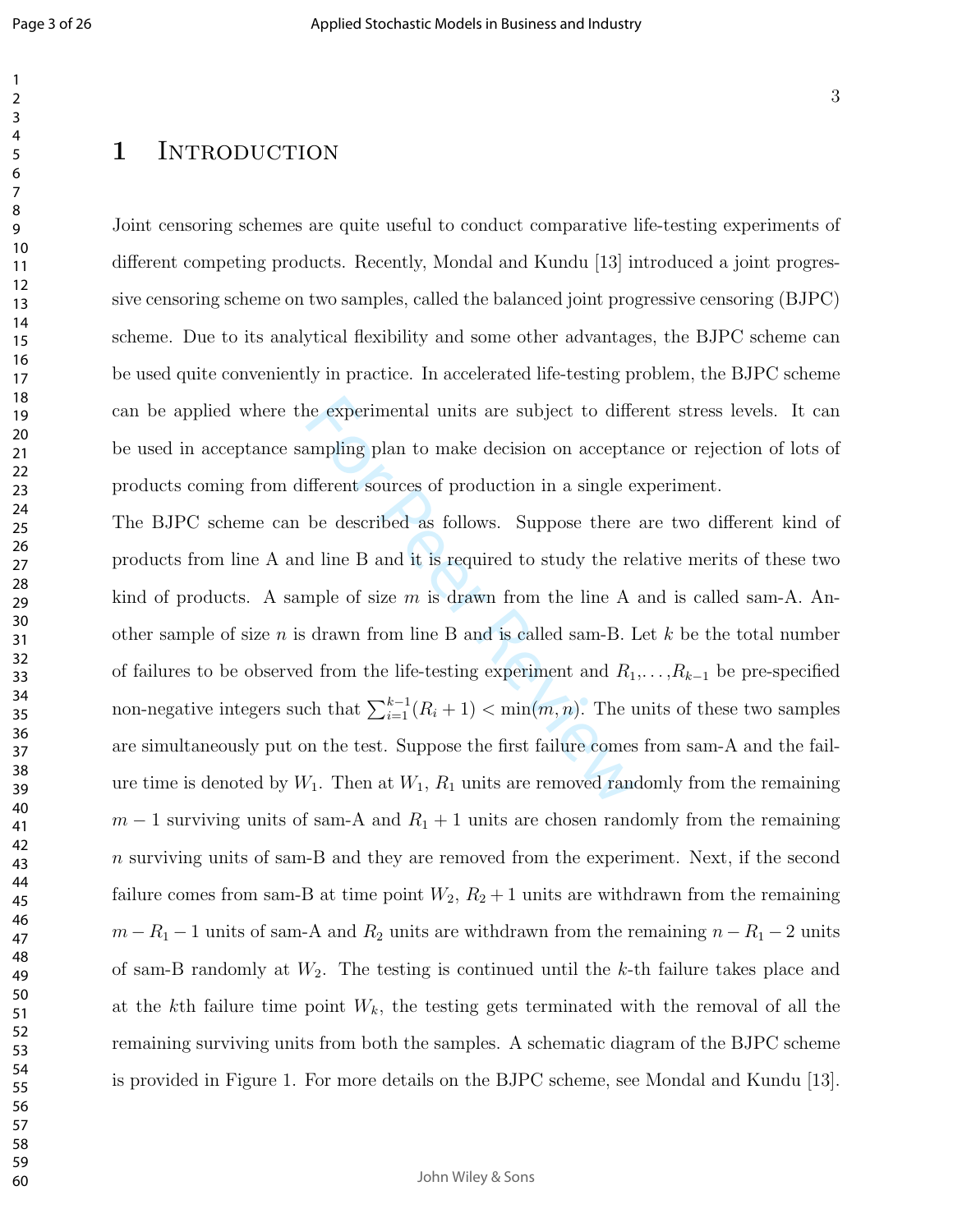To conduct a life-testing experiment under the BJPC scheme, the choice of the design pa-

le optimality criteria is important for opt<br>
l approach, optimality criteria depend on<br>
practice, it is sometimes difficult to get the<br>
ribution. Instead, information on the partistributions. Therefore, Bayesian optimiz<br>
i rameters  $m, n, k$  and  $\mathscr{R} = (R_1, \ldots, R_{k-1})$  is an important task to the experimenters. Then the question arises how to select the design parameters. In this work, we consider the optimal design of the BJPC scheme based on some optimality criteria. Optimal design of the life-testing plan under different censoring schemes have received considerable attention in the literature. See for example, Pradhan and Kundu [18], Pareek et al.[16], Kundu [10], Kundu and Pradhan [11], Kundu and Pradhan [12], Bhattacharya et al. [4], Budhiraja and Pradhan [6]. The choice of suitable optimality criteria is important for optimal design of life-testing experiment. In classical approach, optimality criteria depend on the parameter values of lifetime distribution. In practice, it is sometimes difficult to get the exact values of the parameters of lifetime distribution. Instead, information on the parameters may be available in terms of probability distributions. Therefore, Bayesian optimization is a natural choice. Also most of the conventional classical criteria are based on large sample approximation. For small sample sizes, those result may not be valid. Then, optimality criteria are developed by Bayesian method. Bayesian design of life-testing under different censoring schemes has also received considerable amount of attention in the literature. Kundu [10], Kundu and Pradhan [11], Kundu and Pradhan [12] and Pareek and Kundu [16] provided the optimal life-testing plan under the progressive censoring scheme based on the posterior variance of any p-th quantile (for  $p \in (0,1)$ ) of lifetime distributions. Optimal Bayes design of the accelerated life-testing is considered by Zhang and Meeker [24], Xu and Tang [21, 22], Nasir and Pan [15]. Bhattacharya and Pradhan [3] provided the optimal hybrid censoring scheme using a precision criterion based on the posterior variance of any p-th quantile using the idea of Zhang and Meeker [24]. Roy and Pradhan [19] provided the Bayesian D-optimal criterion based on the information matrix for the progressive Type-I interval censoring scheme. Chaloner and Verdinelli  $|7|$  considered Bayesian C-optimality criterion based on the  $p$ -th quantile of the lifetime distribution. Recently, Roy and Pradhan [20] discussed the Bayesian C-optimal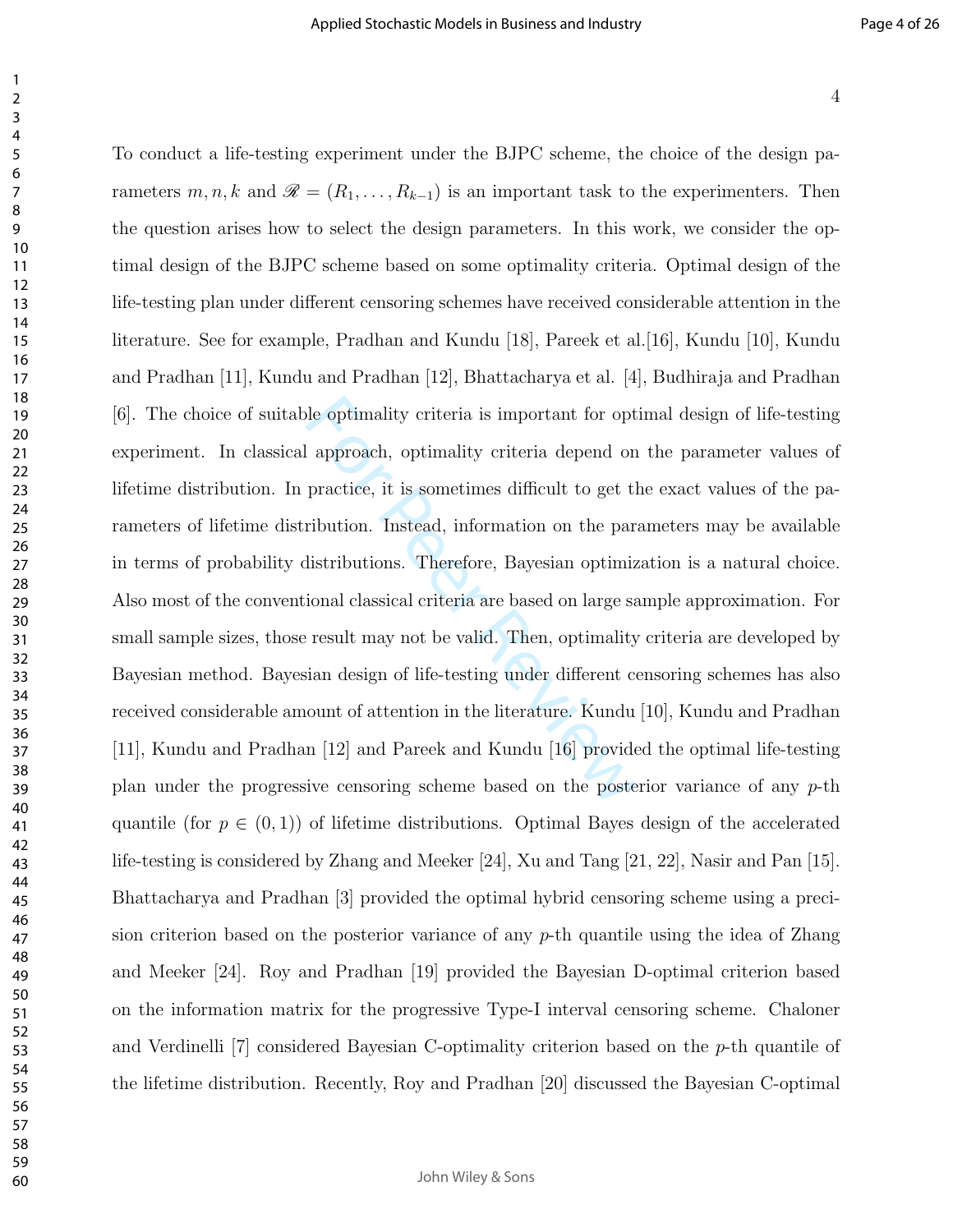design under the progressive Type-I interval censoring scheme.

heme for  $n = m$ . Based on the existing litesties<br>be formulated by adding the posterior var<br>th the populations. But this criterion is of<br>We apply the large sample approximation<br>and reduce to a simpler version of this criter In this work, we consider Bayes design of optimal life-testing plan under the BJPC scheme. It may be noted that the existing design critaria are appropriate to single sample problem. In case of BJPC scheme, we need to deal with two or more than two samples. We modify the existing criteria for single sample problem to two samples case. In general, this can be extended to more than two samples. Mondal and Kundu [14] considered a precision criterion based on the expected volume of the credible region and obtained the optimal life-testing plan under the BJPC scheme for  $n = m$ . Based on the existing literature, a natural choice of a precision criterion can be formulated by adding the posterior variance of any  $p$ -th quantile (for  $p \in (0, 1)$ ) from both the populations. But this criterion is computationally intensive and time consuming. We apply the large sample approximation techniques proposed by Zhang and Meeker [24] and reduce to a simpler version of this criterion which is easier to compute. We also consider the Bayesian D-optimality criteria based on the information matrix under the BJPC scheme. It is assumed that lifetimes of two populations follow Weibull distributions with same shape parameter and different scale parameters. We consider betagamma prior for the scale parameters and independent gamma prior for the common shape parameter as suggested in Mondal and Kundu [14]. This article considers determination of the optimal  $R_1, R_2, \ldots, R_{k-1}$  for given  $m, n$  and k under the proposed optimality criteria. For given  $m, n$  and k, the total number of choices of  $\mathscr{R} = (R_1, \ldots, R_{k-1})$  such that  $\sum_{i=1}^{k-1}(R_i+1) < \min(m,n)$  is  $\binom{\min(m,n)-1}{k-1}$  which is large even for small values of  $m, n, k$ . Therefore, a complete search is quite time consuming and challenging in practice. To avoid this complexity, we rely on the variable neighborhood search algorithm as suggested in Bhattacharya et al. [5] to determine the optimal  $R_1, \ldots, R_{k-1}$ . Further, a sensitivity analysis is performed to study the influence of prior hyper-parameters on the optimal life-testing plans. Rest of the paper is arranged as follows. In Section 2, we define some notations and provide the model and the likelihood function. The Bayesian prior assumptions and the Bayesian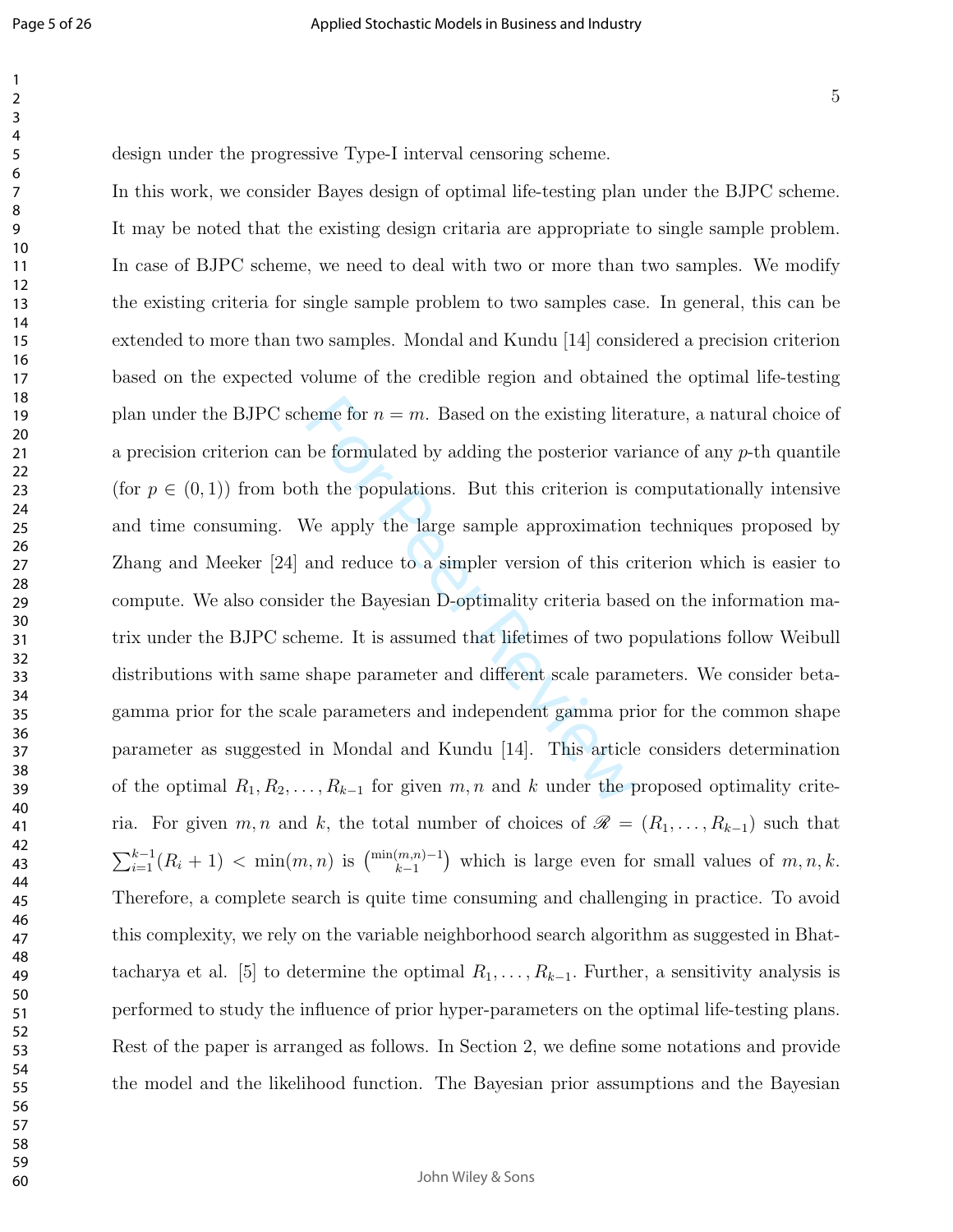design criteria are presented in Section 3. In Section 4, we present a computational algorithm based on the variable neighborhood search approach to find out the optimal plan. In Section 5, the optimal life-testing plans are obtained under different set-ups. A sensitivity analysis based on the prior hyper-parameters is also under-taken in this section. Finally we make few concluding remarks in Section 6.

## Notation, model description and likelihood func-**TION**

### 2.1 NOTATION

- i.i.d. : Independent and identically distributed.
- CDF : Cumulative distribution function.
- MLE : Maximum likelihood estimator.
- PDF : Probability density function.

TION

\ni.i.d. : Independent and identically distributed.

\nCDF: Cumulative distribution function.

\nMLE: Maximum likelihood estimator.

\nPDF: Probability density function.

\n
$$
Beta(a, b): Beta distribution with PDF:
$$

\n
$$
f_{Beta}(x, a, b) = \frac{\Gamma(a + b)}{\Gamma(a)\Gamma(b)} x^{a-1} (1 - x)^{b-1}, \ 0 < x < 1, a, b > 0.
$$

\n
$$
Exp(\theta): \quad \text{Exponential distribution with PDF:}
$$

 $Exp(\theta)$ : Exponential distribution with PDF:  $f(x) = \frac{1}{\theta} e^{-\frac{x}{\theta}}; x > 0, \theta > 0.$  $GA(a, b)$ : Gamma distribution with PDF:  $ha$ 

$$
f_{GA}(x, a, b) = \frac{b^a}{\Gamma(a)} x^{a-1} e^{-bx}, \ x > 0, a, b > 0.
$$

$$
WE(\alpha, \lambda): \text{ Weibull distribution with PDF:}
$$
  
\n
$$
f_{WE}(x, \alpha, \lambda) = \alpha \lambda x^{\alpha - 1} e^{-\lambda x^{\alpha}} x > 0, \alpha, \lambda > 0
$$
  
\nand the CDF,  $F_{WE}(x, \alpha, \lambda) = 1 - e^{-\lambda x^{\alpha}}$ .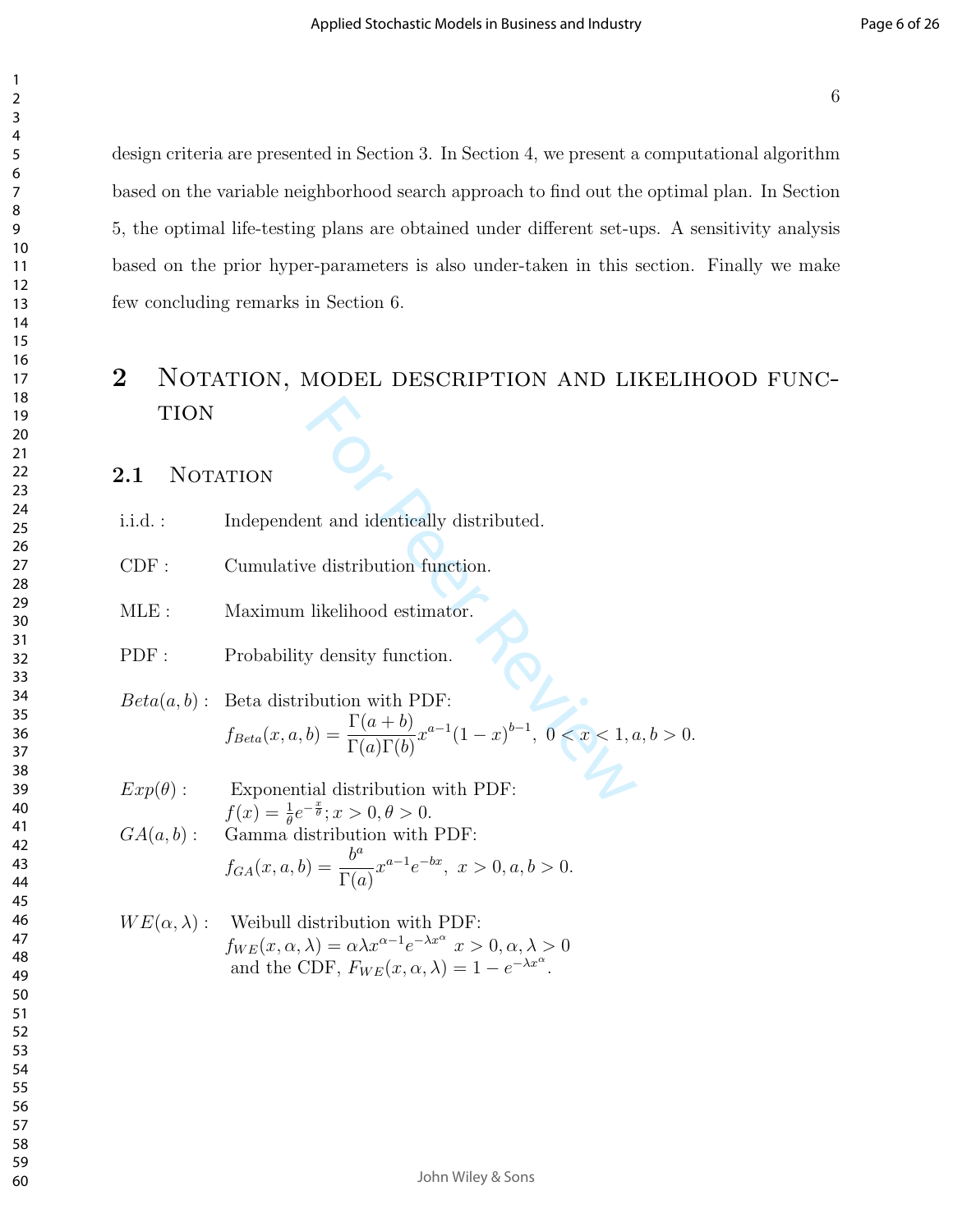#### 2.2 MODEL AND LIKELIHOOD FUNCTION

Suppose  $X_1, \ldots, X_m$  denote the lifetimes of m units from line-A, and it is assumed that they are i.i.d.  $WE(\alpha, \lambda_1)$ . Similarly, it is assumed that  $Y_1, \ldots, Y_n$  denote the lifetimes of n units from line-B, and they are i.i.d.  $WE(\alpha, \lambda_2)$  random variables. Define a new set of random variables  $Z_1, \ldots, Z_k$  where  $Z_i = 1$  or 0 if *i*th failure comes from sam-A or sam-B, respectively, for  $i = 1, \ldots, k$ . Under the BJPC scheme, the censored sample can be obtained as  $(\mathbf{W}, \mathbf{Z})$ where  $\mathbf{W} = (W_1, \dots W_k)$  and  $\mathbf{Z} = (Z_1, \dots, Z_k)$ . Here,  $K_1 = \sum_{i=1}^k Z_i$  and  $K_2 = \sum_{i=1}^k (1 - Z_i)$ denote the total number of failures from sam-A and sam-B, respectively, in the experiment. Here, we denote  $\bm{\theta}=(\alpha,\lambda_1,\lambda_2).$  As studied in Mondal and Kundu [13], based on the observed data ( w , z ) , the likelihood function can be obtained as

$$
L(\boldsymbol{\theta}|\mathbf{w},\mathbf{z}) \propto \alpha^k \lambda_1^{k_1} \lambda_2^{k_2} \prod_{i=1}^k w_i^{\alpha-1} e^{-\lambda_1 A_1(\alpha,\mathbf{w}) - \lambda_2 A_2(\alpha,\mathbf{w})},
$$

where

$$
f(x, ..., W_k) \text{ and } \mathbf{Z} = (Z_1, ..., Z_k). \text{ Here, } K_1 = \sum_{i=1}^k Z_i \text{ and } K_2
$$
  
number of failures from sam-A and sam-B, respectively, in  

$$
\boldsymbol{\theta} = (\alpha, \lambda_1, \lambda_2). \text{ As studied in Mondal and Kundu [13], basedlikelihood function can be obtained as
$$
L(\boldsymbol{\theta}|\mathbf{w}, \mathbf{z}) \propto \alpha^k \lambda_1^{k_1} \lambda_2^{k_2} \prod_{i=1}^k w_i^{\alpha-1} e^{-\lambda_1 A_1(\alpha, \mathbf{w}) - \lambda_2 A_2(\alpha, \mathbf{w})},
$$

$$
k_1 = \sum_{i=1}^k z_i, \ k_2 = \sum_{i=1}^k (1 - z_i),
$$

$$
A_1(\alpha, \mathbf{w}) = \sum_{i=1}^{k-1} (R_i + 1) w_i^{\alpha} + \left(m - \sum_{i=1}^{k-1} (R_i + 1)\right) w_k^{\alpha},
$$
and  $A_2(\alpha, \mathbf{w}) = \sum_{i=1}^{k-1} (R_i + 1) w_i^{\alpha} + \left(n - \sum_{i=1}^{k-1} (R_i + 1)\right) w_k^{\alpha}.$
$$

The Fisher information matrix is given by

$$
I(\boldsymbol{\theta}) = -E\left[\frac{\partial^2 \ln L(\boldsymbol{\theta}|\mathbf{W}, \mathbf{Z})}{\partial \boldsymbol{\theta} \partial \boldsymbol{\theta}^T}\right]
$$
  
= 
$$
\begin{bmatrix} \frac{k}{\alpha^2} + \lambda_1 E\left(A''_1(\alpha, \mathbf{W})\right) + \lambda_2 E\left(A''_2(\alpha, \mathbf{W})\right) & E\left(A'_1(\alpha, \mathbf{W})\right) & E\left(A'_2(\alpha, \mathbf{W})\right) \\ E\left(A'_1(\alpha, \mathbf{W})\right) & \frac{E(K_1)}{\lambda_1^2} & 0 \\ E\left(A'_2(\alpha, \mathbf{W})\right) & 0 & \frac{E(K_2)}{\lambda_2^2} \end{bmatrix}
$$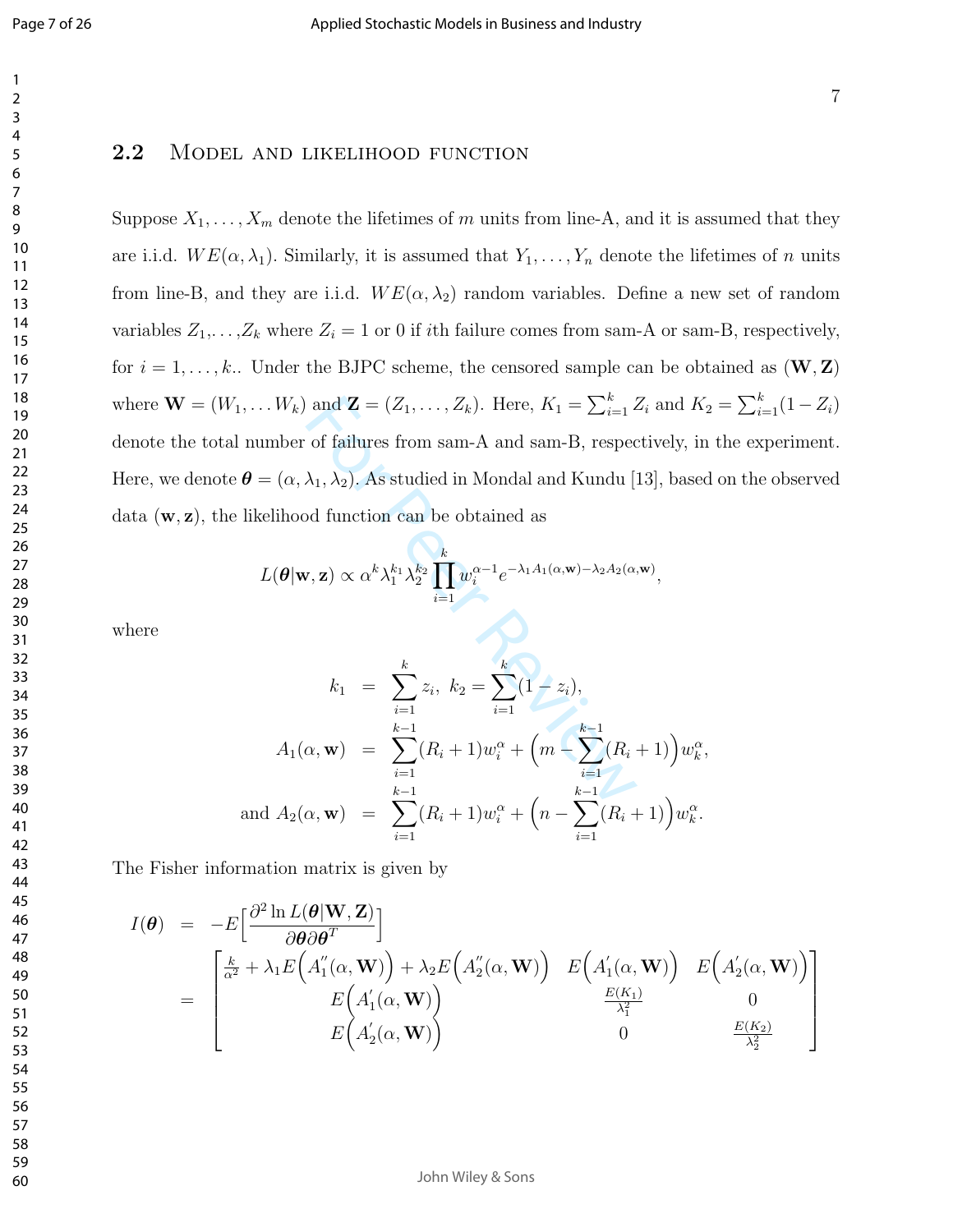where

$$
A'_{1}(\alpha, \mathbf{W}) = \frac{\partial A_{1}(\alpha, \mathbf{W})}{\partial \alpha} = \sum_{i=1}^{k-1} (R_{i} + 1)(\ln W_{i}) W_{i}^{\alpha} + \left(m - \sum_{i=1}^{k-1} (R_{i} + 1)\right)(\ln W_{k}) W_{k}^{\alpha},
$$
  

$$
\partial^{2} A_{1}(\alpha, \mathbf{W}) = \frac{k-1}{2} \sum_{i=1}^{k-1} (R_{i} + 1)(\ln W_{i}) W_{i}^{\alpha} + \left(m - \sum_{i=1}^{k-1} (R_{i} + 1)\right)(\ln W_{k}) W_{k}^{\alpha},
$$

$$
A_1''(\alpha, \mathbf{W}) = \frac{\partial^2 A_1(\alpha, \mathbf{W})}{\partial \alpha^2} = \sum_{i=1}^{k-1} (R_i + 1)(\ln W_i)^2 W_i^{\alpha} + \left(m - \sum_{i=1}^{k-1} (R_i + 1)\right)(\ln W_k)^2 W_k^{\alpha},
$$

$$
A'_2(\alpha, \mathbf{W}) = \frac{\partial A_2(\alpha, \mathbf{W})}{\partial \alpha} = \sum_{i=1}^{k-1} (R_i + 1)(\ln W_i) W_i^{\alpha} + \left(n - \sum_{i=1}^{k-1} (R_i + 1)\right) (\ln W_k) W_k^{\alpha},
$$

and 
$$
A_2''(\alpha, \mathbf{W}) = \frac{\partial^2 A_2(\alpha, \mathbf{W})}{\partial \alpha^2} = \sum_{i=1}^{k-1} (R_i + 1) (\ln W_i)^2 W_i^{\alpha} + \left(n - \sum_{i=1}^{k-1} (R_i + 1)\right) (\ln W_k)^2 W_k^{\alpha}.
$$

Here, all the expectations are computed based on the results of the distributional properties of  $W_i$ 's and  $Z_i$ 's from Mondal and Kundu [13]. Note that the expected values of  $K_1$  and  $K_2$ can be obtained as

$$
Z_{12}(u, w) = \frac{1}{2} \sum_{i=1}^{n} (R_i + 1)(\ln w_i) w_i + (n - \sum_{i=1}^{n} (R_i + 1)) (\ln w_k)
$$
\n
$$
W_i
$$
's and  $Z_i$ 's from Mondal and Kundu [13]. Note that the expected values of  $K_1$  and  
\nbe obtained as\n
$$
E(K_1) = \sum_{i=1}^{k} E(Z_i) = \sum_{i=1}^{k} \frac{\lambda_1 \left( m - \sum_{j=1}^{i-1} (R_j + 1) \right)}{\lambda_1 \left( m - \sum_{j=1}^{i-1} (R_j + 1) \right) + \lambda_2 \left( n - \sum_{j=1}^{i-1} (R_j + 1) \right)},
$$
\nand  $E(K_2) = k - E(K_1)$ .  
\nOPTIMAL DESIGN  
\n
$$
W_i
$$

## 3 OPTIMAL DESIGN

Among all possible life-testing plans under a certain censoring scheme, optimal life-testing plan provides maximum information about the unknown model parameters based on some specific design criterion. Hence, to determine the optimal life-testing plan, we need to propose a proper design criterion and then compare all possible life-testing plans based on that criterion. In Bayesian framework, the prior knowledge of the model parameters usually influences the design criterion. In this section, first we discuss the choice of prior distributions of the model parameters followed by the corresponding posterior density. Next, we propose two Bayesian design criteria under this framework. We thoroughly discuss the computational procedure of the optimal life-testing plan based on the proposed criteria in the subsequent sections.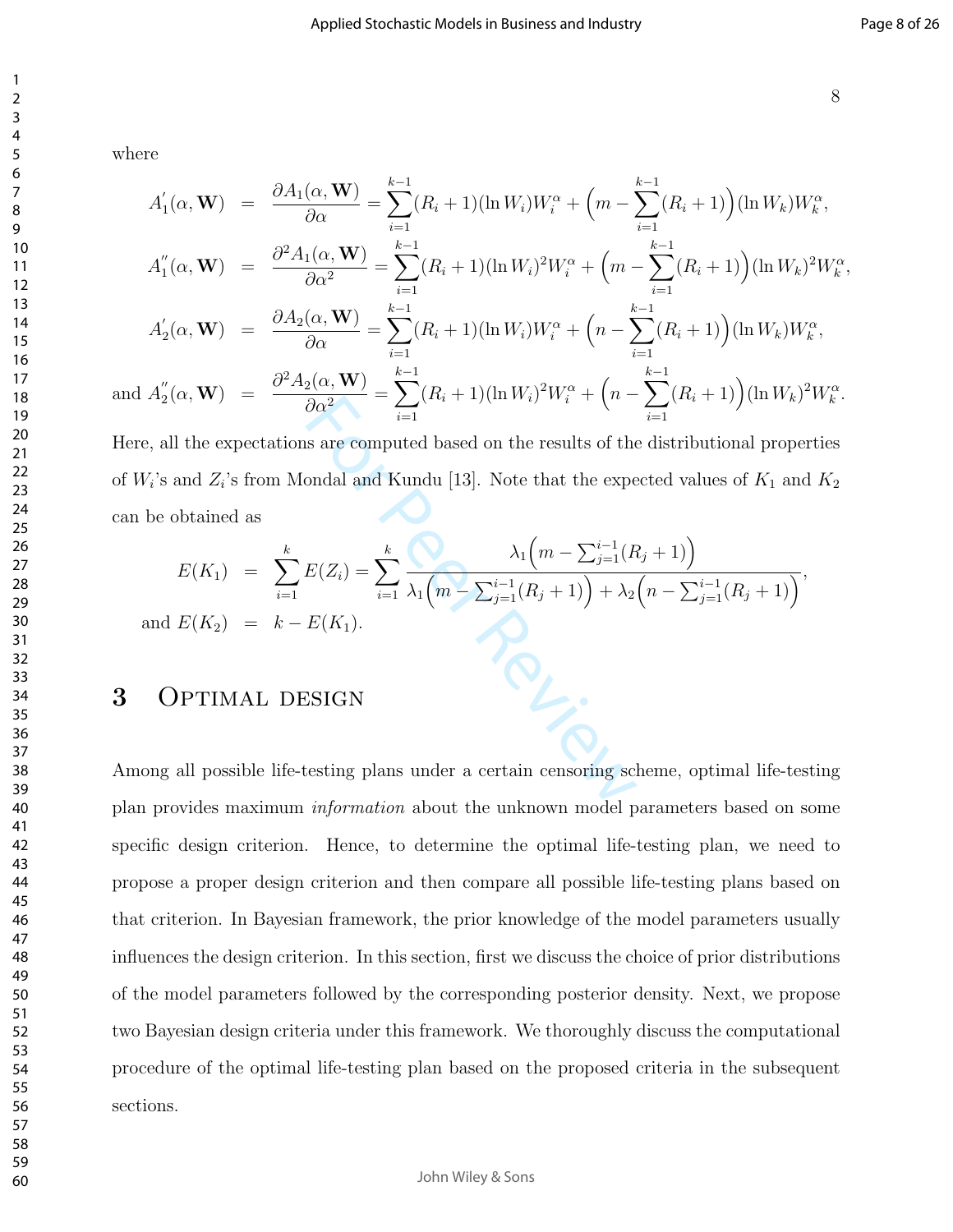Г

## 3.1 PRIOR DISTRIBUTION AND THE JOINT POSTERIOR DENSITY FUNC-**TION**

Following the idea in Pena and Gupta [17] and Kundu and Pradhan [12], it is assumed that

$$
\frac{\lambda_1}{(\lambda_1 + \lambda_2)} \sim Beta(a_1, a_2)
$$
  
and  $\lambda_1 + \lambda_2 \sim GA(a_0, b_0)$ ,

and they are independently distributed. Therefore, the joint PDF of  $\lambda_1$  and  $\lambda_2$  can be obtained as follows

$$
\pi_1(\lambda_1, \lambda_2) = \begin{cases} C^*(\lambda_1 + \lambda_2)^{a_0 - a_1 - a_2} \\ \times \lambda_1^{a_1 - 1} \lambda_2^{a_2 - 1} \times e^{-b_0(\lambda_1 + \lambda_2)}, & \text{if } 0 < \lambda_1, \ \lambda_2 < \infty, \\ 0 & \text{if } -\infty < \lambda_1, \ \lambda_2 \le 0, \end{cases}
$$

 $\chi_1^*(\lambda_1 + \lambda_2)^{a_0 - a_1 - a_2}$ <br>  $\lambda_1^{a_1 - 1} \lambda_2^{a_2 - 1} \times e^{-b_0(\lambda_1 + \lambda_2)}$ , if  $0 < \lambda_1$ <br>
if  $-\infty <$ <br>
onstant  $C^* = \frac{\Gamma(a_1 + a_2)}{\Gamma(a_0)\Gamma(a_1)\Gamma(a_2)} b_0^{a_0}$ . It is k<br>
ooted by  $BG(a_0, b_0, a_1, a_2)$ . The following<br>
l they can be where the normalizing constant  $C^* =$  $\Gamma(a_1 + a_2)$  $\Gamma(a_0)\Gamma(a_1)\Gamma(a_2)$  $b_0^{a_0}$ . It is known as the beta-gamma PDF and it will be denoted by  $BG(a_0, b_0, a_1, a_2)$ . The following result will be useful for further development and they can be established very easily.

Result 1: If  $(\lambda_1, \lambda_2) \sim BG(a_0, b_0, a_1, a_2)$ , then for  $i = 1, 2$ ,

$$
E(\lambda_i) = \frac{a_0}{b_0} \times \frac{a_i}{(a_1 + a_2)},
$$
  
\n
$$
Var(\lambda_i) = \frac{a_0}{b_0^2} \times \frac{a_i}{(a_1 + a_2)} \left\{ \frac{(a_i + 1)(a_0 + 1)}{a_1 + a_2 + 1} - \frac{a_0 a_i}{a_1 + a_2} \right\},
$$
  
\nand 
$$
cov(\lambda_1, \lambda_2) = \frac{a_0}{b_0^2} \times \frac{a_1 a_2 (a_1 + a_2 - a_0)}{(a_1 + a_2)^2 (a_1 + a_2 + 1)}.
$$

PROOF: See Pena and Gupta [17].

Next we consider prior on  $\alpha$ . Following the idea of Berger and Sun [2], it is assumed that  $\pi_2(\alpha)$ , the prior on  $\alpha$ , has a support on the positive real line, and it has a log-concave PDF. Moreover,  $\alpha$  and  $(\lambda_1, \lambda_2)$  are independently distributed. For specific implementation, we assume  $\alpha$  follows a gamma prior and

$$
\pi_2(\alpha) = \begin{cases} \frac{d^c}{\Gamma(c)} \alpha^{c-1} e^{-d\alpha}, & \text{if } x > 0, \\ 0 & \text{otherwise.} \end{cases}
$$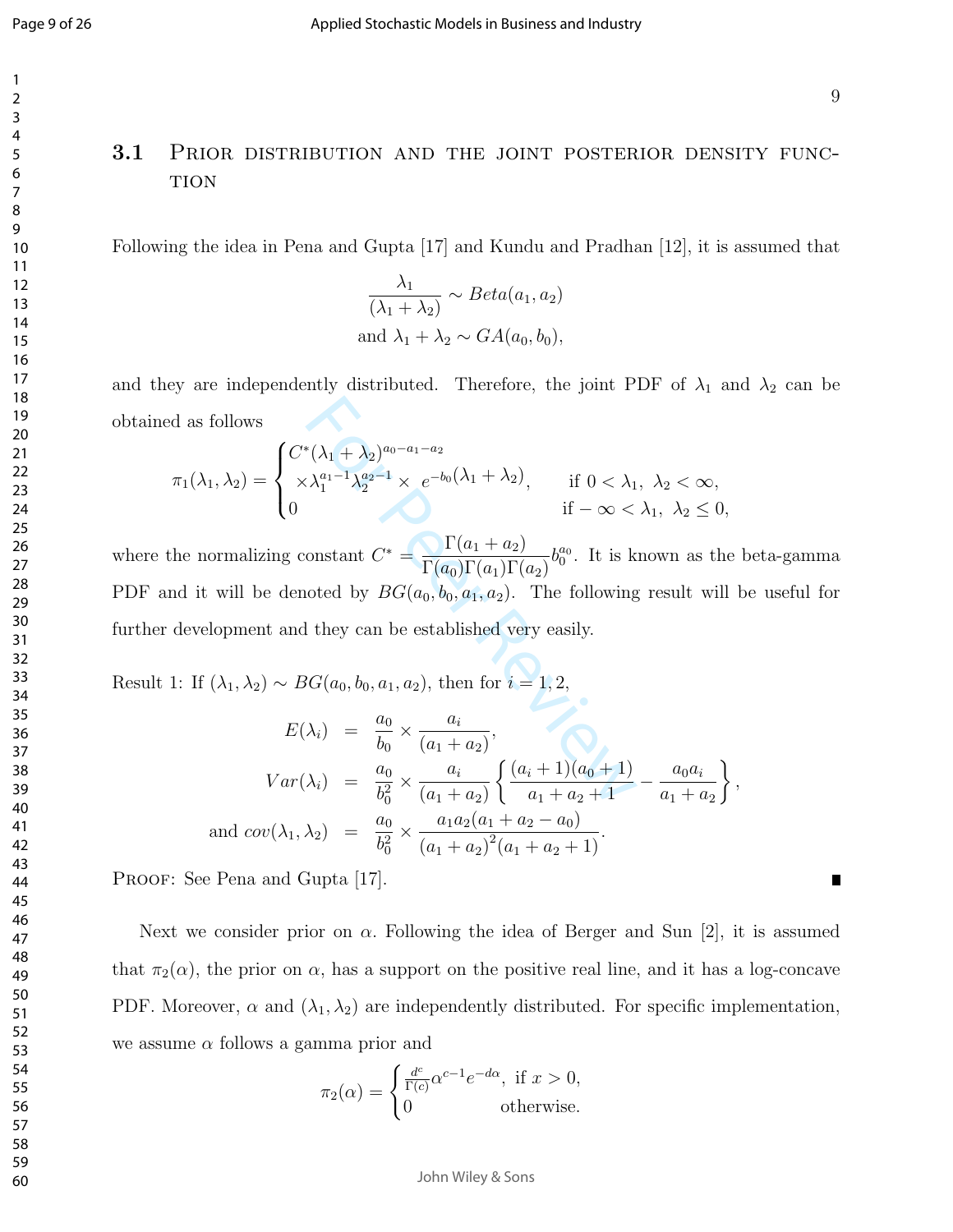Therefore, the joint prior density of  $\boldsymbol{\theta} = (\alpha, \lambda_1, \lambda_2)$  can be obtained as

$$
\pi(\boldsymbol{\theta}) = \pi_1(\lambda_1, \lambda_2) \times \pi_2(\alpha).
$$

From the above prior assumptions, we can derive the covariance matrix of  $\alpha$ ,  $\lambda_1$  and  $\lambda_2$ , which is required for some further development. Let  $S(\theta)$  denote the prior covariance matrix, then

$$
S(\boldsymbol{\theta}) = \begin{bmatrix} Var(\alpha) & 0 & 0 \\ 0 & Var(\lambda_1) & cov(\lambda_1, \lambda_2) \\ 0 & cov(\lambda_1, \lambda_2) & Var(\lambda_2) \end{bmatrix}
$$

where  $Var(\alpha) = \frac{c}{d^2}$  and  $Var(\lambda_i)$  for  $i = 1, 2$  and  $cov(\lambda_1, \lambda_2)$  are obtained in Result 1. Therefore, the prior precision matrix, i.e.  $S^{-1}(\boldsymbol{\theta})$  can be obtained as

$$
Var(\alpha) = \frac{c}{d^2} \text{ and } Var(\lambda_i) \text{ for } i = 1, 2 \text{ and } cov(\lambda_1, \lambda_2) \text{ are obtained is}
$$
  
\nre, the prior precision matrix, i.e.  $S^{-1}(\theta)$  can be obtained as  
\n
$$
S^{-1}(\theta) = \begin{bmatrix} \frac{d^2}{c} & 0 & 0 \\ 0 & \frac{Var(\lambda_2)}{Var(\lambda_1)Var(\lambda_2)} - \frac{cov(\lambda_1, \lambda_2)}{Cov(\lambda_1, \lambda_2)} & -\frac{cov(\lambda_1, \lambda_2)}{Var(\lambda_1)Var(\lambda_2)} - \frac{cov(\lambda_1, \lambda_2)}{Var(\lambda_1)Var(\lambda_2)} \end{bmatrix}
$$
  
\nIn the likelihood function and the prior distribution, the posterior der  
\n
$$
1 \text{ as}
$$
  
\n
$$
\pi(\theta|data) \propto \lambda_1^{a_1+k_1-1} \lambda_2^{a_2+k_2-1} (\lambda_1 + \lambda_2)^{a_0-a_1-a_2} e^{-(\lambda_1+\lambda_2)(b_0+U(\alpha))}
$$
  
\n
$$
\times e^{-\lambda_1(A_1(\alpha)-U(\alpha))} e^{-\lambda_2(A_2(\alpha)-U(\alpha))} \alpha^{c+k-1} e^{-\alpha(d-\sum_{i=1}^k \ln w_i)}
$$
  
\n
$$
I(\alpha) = min(A_1(\alpha), A_2(\alpha)). \text{ Hence, the joint posterior density of } \theta \text{ can be}
$$

Based on the likelihood function and the prior distribution, the posterior density can be obtained as

$$
\pi(\theta|data) \propto \lambda_1^{a_1+k_1-1} \lambda_2^{a_2+k_2-1} (\lambda_1 + \lambda_2)^{a_0-a_1-a_2} e^{-(\lambda_1 + \lambda_2)(b_0 + U(\alpha))}
$$
  
 
$$
\times e^{-\lambda_1(A_1(\alpha) - U(\alpha))} e^{-\lambda_2(A_2(\alpha) - U(\alpha))} \alpha^{c+k-1} e^{-\alpha(d - \sum_{i=1}^k \ln w_i)},
$$

where  $U(\alpha) = min(A_1(\alpha), A_2(\alpha))$ . Hence, the joint posterior density of  $\theta$  can be decomposed

as

$$
\pi(\boldsymbol{\theta}|data) \propto \pi_1^*(\lambda_1, \lambda_2|\alpha, data) \times \pi_2^*(\alpha|data) \times g(\alpha, \lambda_1, \lambda_2),
$$

where

$$
\pi_1^*(\lambda_1, \lambda_2 | \alpha, data) \sim BG(a_0 + k, b_0 + U(\alpha), a_1 + k_1, a_2 + k_2),
$$
  
\n
$$
\pi_2^*(\alpha | data) \propto \frac{\alpha^{c+k-1} e^{-\alpha(d - \sum_{i=1}^k \ln w_i)}}{(b_0 + U(\alpha))^{a_0 + k}},
$$
  
\nand 
$$
g(\alpha, \lambda_1, \lambda_2) = e^{-\lambda_1(A_1(\alpha) - U(\alpha))} e^{-\lambda_2(A_2(\alpha) - U(\alpha))}.
$$

Note that, the posterior density of  $\alpha$  will be a proper density only if  $d - \sum_{i=1}^{k} \ln w_i$  is positive. For a fixed d,  $w_1, \ldots, w_k$  might be such that  $d - \sum_{k=1}^{k}$  $i=1$  $\ln w_i < 0$ . In such cases, we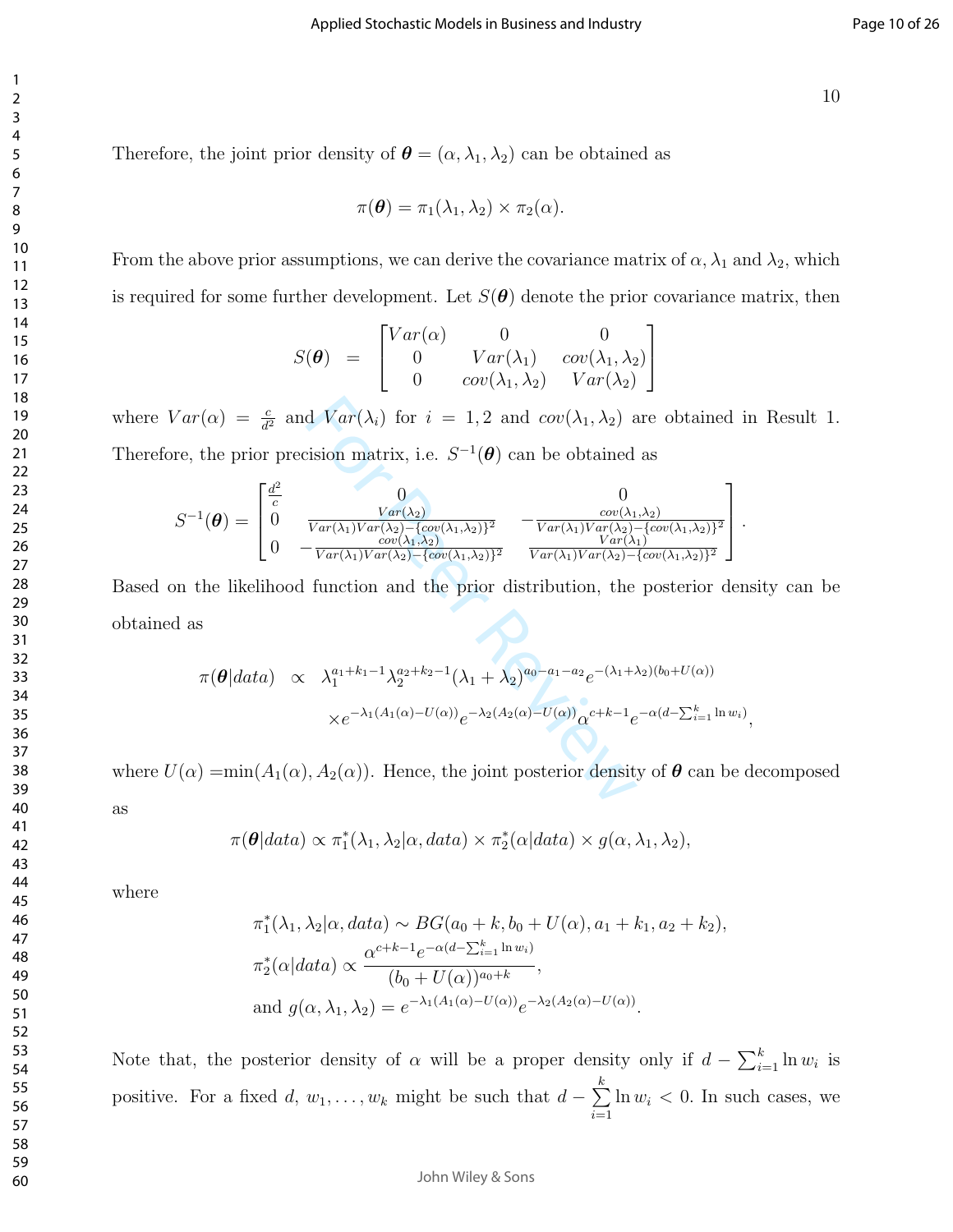cannot decompose the posterior density function as described above. In this case, we can apply methods like Metropolis-Hastings algorithm based on  $\pi(\theta|data)$  or we can divide the data by a suitable constant say  $\eta(>1)$ . If  $X \sim WE(\alpha, \lambda)$ , then  $Y = \frac{X}{\eta} \sim WE(\alpha, \lambda^*)$  where  $\lambda^* = \eta^{\alpha} * \lambda$ . Therefore, after rescaling the data by the constant  $\eta$ , the model parameter will be  $(\alpha, \lambda_1^* = \eta^{\alpha} \lambda_1, \lambda_2^* = \eta^{\alpha} \lambda_2)$ . Therefore, the joint prior density of  $(\alpha, \lambda_1^*, \lambda_2^*)$  can be obtained by

$$
\pi(\alpha, \lambda_1^*, \lambda_2^*) \propto \frac{1}{\eta^{a_0 \alpha}} \alpha^{c-1} e^{-d\alpha} (\lambda_1^* + \lambda_2^*)^{a_0 - a_1 - a_2} e^{-\frac{b_0}{\eta^{\alpha}} (\lambda_1^* + \lambda_2^*)} \lambda_1^{* a_1 - 1} \lambda_2^{* a_2 - 1}
$$
\n
$$
= \alpha^{c-1} e^{-\alpha(d + a_0 \ln(\eta))} (\lambda_1^* + \lambda_2^*)^{a_0 - a_1 - a_2} e^{-\frac{b_0}{\eta^{\alpha}} (\lambda_1^* + \lambda_2^*)} \lambda_1^{* a_1 - 1} \lambda_2^{* a_2 - 1}.
$$

Let data\* be obtained from data after rescaling and  $w_i^* = \frac{w_i}{\eta}$ . The posterior density will be

$$
\pi(\alpha,\lambda_1^*,\lambda_2^*|data^*)\propto \pi_1^*(\lambda_1^*,\lambda_2^*|\alpha,data^*)\times \pi_2^*(\alpha|data^*)\times g(\alpha,\lambda_1^*,\lambda_2^*)
$$

where,

$$
\int_{\gamma} \Lambda_{2}y \, dx \, d\mathbf{r} \, d\mathbf{r}
$$
\n
$$
= \alpha^{c-1} e^{-\alpha(d+a_{0}\ln(\eta))} (\lambda_{1}^{*} + \lambda_{2}^{*})^{a_{0}-a_{1}-a_{2}} e^{-\frac{b_{0}}{\eta^{a}}(\lambda_{1}^{*} + \lambda_{2}^{*})} \lambda_{1}^{*}
$$
\n
$$
= \alpha^{c-1} e^{-\alpha(d+a_{0}\ln(\eta))} (\lambda_{1}^{*} + \lambda_{2}^{*})^{a_{0}-a_{1}-a_{2}} e^{-\frac{b_{0}}{\eta^{a}}(\lambda_{1}^{*} + \lambda_{2}^{*})} \lambda_{1}^{*}
$$
\n
$$
\text{stained from data after rescaling and } w_{i}^{*} = \frac{w_{i}}{\eta}. \text{ The poster}
$$
\n
$$
\lambda_{1}^{*}, \lambda_{2}^{*} | data^{*} \rangle \propto \pi_{1}^{*}(\lambda_{1}^{*}, \lambda_{2}^{*} | \alpha, data^{*}) \times \pi_{2}^{*}(\alpha|data^{*}) \times g(\alpha, \lambda_{1}^{*})
$$
\n
$$
\pi_{1}^{*}(\lambda_{1}^{*}, \lambda_{2}^{*} | \alpha, data^{*}) = BG(a_{0} + k, \frac{b_{0}}{\eta^{\alpha}}, a_{1} + k_{1}, a_{2} + k_{2})
$$
\n
$$
\pi_{2}^{*}(\alpha|data^{*}) \propto \frac{\alpha^{c+k-1} e^{-\alpha(d+a_{0}\ln(\eta)-\sum_{i=1}^{k}\ln w_{i}^{*})}}{(\frac{b_{0}}{\eta^{\alpha}} + U(\alpha, w^{*}))}
$$
\n
$$
g(\alpha, \lambda_{1}^{*}, \lambda_{2}^{*}) = e^{-\lambda_{1}^{*}(A_{1}(\alpha, w^{*}) - U(\alpha, w^{*}))} * e^{-\lambda_{2}^{*}(A_{2}(\alpha, w^{*}) - U(\alpha, w^{*}))}.
$$

Using importance sampling technique (see, Mondal and Kundu [14]), we can compute the Bayes estimators and associated credible intervals of  $\alpha$ ,  $\lambda_1^*$  and  $\lambda_2^*$ . Finally, we can compute the Bayes estimators of  $\lambda_1$ ,  $\lambda_2$  as function of  $\alpha$  and  $\lambda_1^*$ ,  $\lambda_2^*$ .

#### 3.2 Bayesian design criteria

In the Bayesian framework, several works have been done in finding the optimal life testing plan. Kundu [10], Pareek and Kundu et al. [16], Kundu and Pradhan [16], Kundu and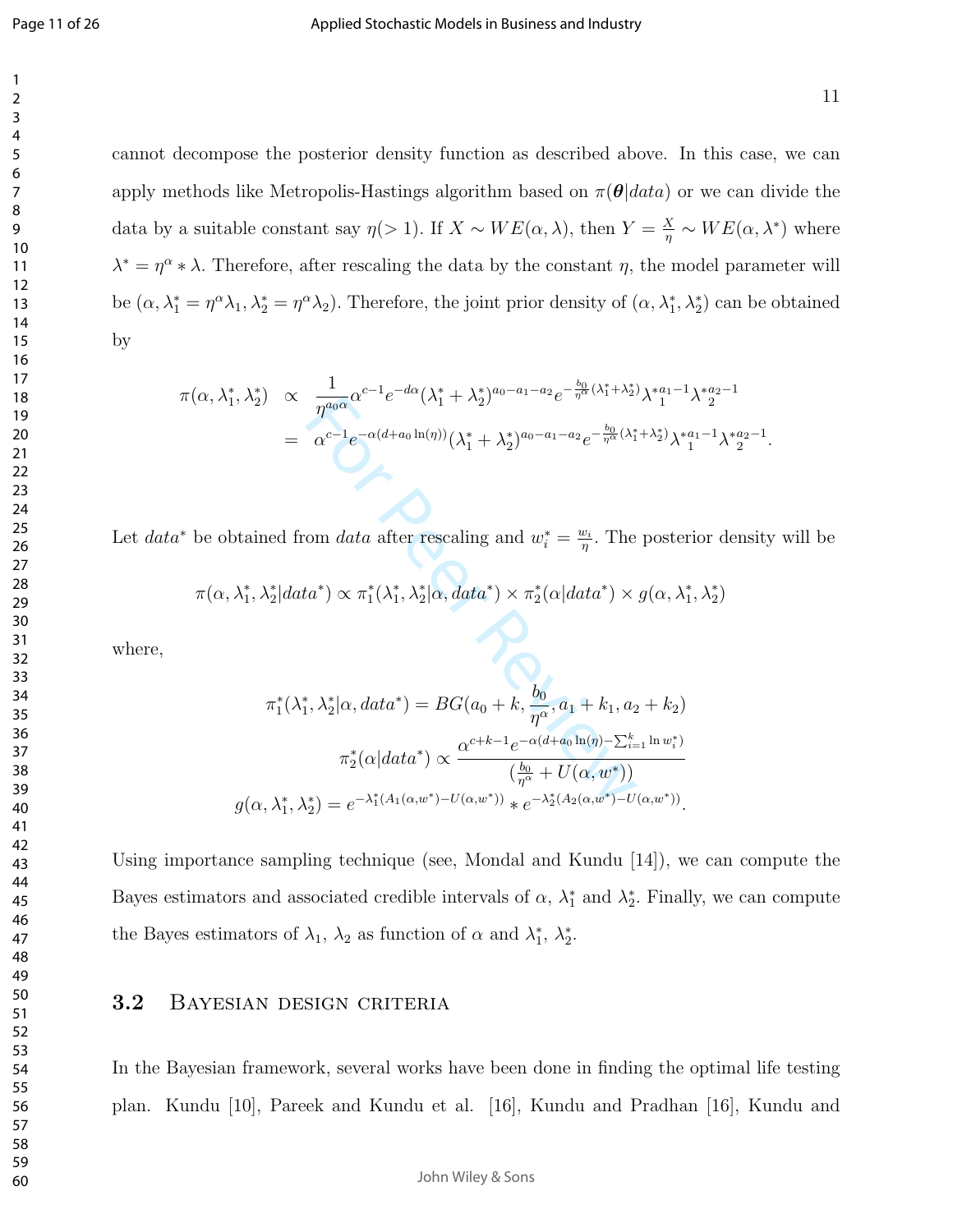Pradhan [12] provided the optimal life-testing plan based on the posterior variance of any p-th quantile (for  $p \in (0,1)$ ) of the lifetime distributions under different censoring schemes. Bhattacharya and Pradhan [3] reduced the criterion in simplified form using the large sample approximation under the hybrid censoring scheme. Roy and Pradhan [19] suggested the Bayesian D-optimal criterion based on the information matrix under the progressive censoring scheme. Here, we consider the quantile based precision criterion and D-optimality criterion for determination of the optimal life-testing plans under the BJPC scheme.

**Example 18.1** Thang and Meeker [23] suggested<br>of the logarithm of *p*-th ( $p \in (0, 1)$ ) quanti<br>ell extended the result for two competing of<br>ted sum of the expected posterior variance<br>ne two lifetime distributions due to t Quantile based criterion: Zhang and Meeker [23] suggested a design criterion based on the posterior variance of the logarithm of  $p$ -th  $(p \in (0, 1))$  quantile of Weibull distribution. Kundu and Pradhan [12] extended the result for two competing causes and they proposed the criterion as the weighted sum of the expected posterior variances of the logarithm of  $p$ -th  $(p \in (0, 1))$  quantile of the two lifetime distributions due to two competing causes. Following the idea of Kundu and Pradhan [12], here we consider a design criterion as the weighted sum of the expected posterior variances of the logarithm of  $p$ -th  $(p \in (0,1))$  quantile from two populations. The p-th quantiles  $x_p(\theta)$  and  $y_p(\theta)$  of  $WE(\alpha, \lambda_1)$  and  $WE(\alpha, \lambda_2)$ , respectively, can be obtained as

$$
x_p(\boldsymbol{\theta}) = \left[-\frac{1}{\lambda_1}\ln(1-p)\right]^{\frac{1}{\alpha}},
$$
  
and  $y_p(\boldsymbol{\theta}) = \left[-\frac{1}{\lambda_2}\ln(1-p)\right]^{\frac{1}{\alpha}}.$ 

We propose the precision criterion as

$$
\varphi_1(\mathscr{R}) = \delta E_{data;\mathscr{R}} \Big[ Var_{Posterior} \big( \ln x_p(\boldsymbol{\theta}) | data \big) \Big] + (1-\delta) E_{data;\mathscr{R}} \Big[ Var_{Posterior} \big( \ln y_p(\boldsymbol{\theta}) | data \big) \Big], \tag{1}
$$

where  $\delta \in (0,1)$  and  $Var_{Posterior}(\cdot|data)$  is the variance of the corresponding posterior distribution given the data and  $E_{data}$  is unconditional with respect to the data.

The design problem now can be considered as to find  $\mathscr R$  for given m and n such that (1) is minimum. However, computationally it is tedious and time consuming. By applying delta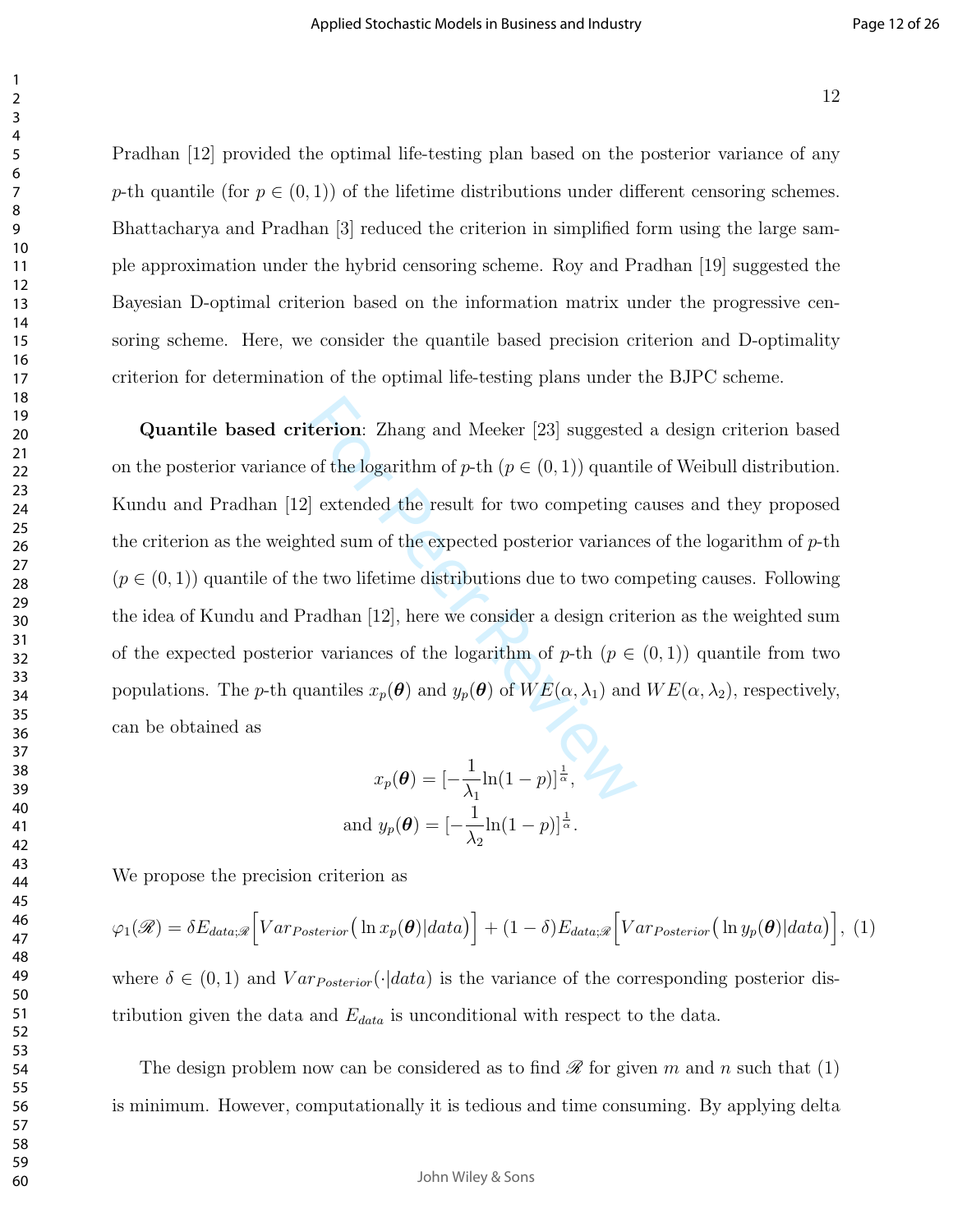method,  $Var_{Posterior}(\ln x_p(\boldsymbol{\theta})|data)$  can be approximated as

$$
Var_{Posterior} (\ln x_p(\boldsymbol\theta)|data) = \gamma_1^T Var_{Posterior}(\boldsymbol\theta|data))\gamma_1,
$$

where  $\gamma_1^T = \left(\frac{\partial \ln x_p(\theta)}{\partial \alpha}\right)$  $\frac{d x_p(\bm{\theta})}{d \alpha}, \frac{\partial \ln x_p(\bm{\theta})}{\partial \lambda_1}$  $\frac{\partial \ln x_p(\bm{\theta})}{\partial \lambda_1}, \frac{\partial \ln x_p(\bm{\theta})}{\partial \lambda_2}$  $\frac{dx_p(\theta)}{\partial \lambda_2}$ ). Similarly,  $Var_{Posterior}(\ln y_p(\theta)|data)$  can be approx-

imated as

$$
Var_{Posterior} (\ln y_p(\boldsymbol{\theta}) | data) = \gamma_2^T Var_{Posterior}(\boldsymbol{\theta} | data)) \gamma_2,
$$

where  $\gamma_2^T = \left(\frac{\partial \ln y_p(\boldsymbol{\theta})}{\partial \alpha}\right)$  $\frac{\partial y_p(\bm{\theta})}{\partial \alpha}, \frac{\partial \ln y_p(\bm{\theta})}{\partial \lambda_1}$  $\frac{\partial \ln y_p(\bm{\theta})}{\partial \lambda_1}, \frac{\partial \ln y_p(\bm{\theta})}{\partial \lambda_2}$  $\frac{\partial^2 y_p(\boldsymbol{\theta})}{\partial \lambda_2}$ .

Therefore, the criterion defined in (1) can be approximated as

$$
\varphi_1(\mathscr{R}) \approx E_{data;\mathscr{R}} \Big[ \delta \gamma_1^T Var_{Posterior} \big( \boldsymbol{\theta} | data \big) \Big) \gamma_1 + (1 - \delta) \gamma_2^T Var_{Posterior} \big( \boldsymbol{\theta} | data \big) \Big) \gamma_2 \Big]. \tag{2}
$$

defined in (1) can be approximated as<br>  $Var_{Posterior}(\theta|data))\gamma_1 + (1 - \delta)\gamma_2^T Var_{Pos}$ <br>
ser [1], which states that on reasonably lation provides a good approximation for the<br>
be approximated by<br>  $Var_{Posterior}(\theta|data) \approx [S^{-1}(\theta) + I(\hat{\theta})]^{-1}$ ,<br>
ation Using the result in Berger [1], which states that on reasonably large sample size, a multivariate normal distribution provides a good approximation for the posterior distribution,  $Var_{Posterior}(\boldsymbol{\theta} | data)$  can be approximated by

$$
Var_{Posterior}(\boldsymbol{\theta}|data) \approx \left[S^{-1}(\boldsymbol{\theta}) + I(\widehat{\boldsymbol{\theta}})\right]^{-1},\tag{3}
$$

where  $I(\theta)$  is the information matrix  $I(\theta)$  evaluated at the MLE  $\theta$ .

Therefore, applying the approximation in (3), the criterion in (2) can further be expressed as

$$
\varphi_1(\mathscr{R}) \approx E_{data;\mathscr{R}} \Big[ \delta \gamma_1^T \big[ S^{-1}(\boldsymbol{\theta}) + I(\widehat{\boldsymbol{\theta}}) \big]^{-1} \gamma_1 + (1 - \delta) \gamma_2^T \big[ S^{-1}(\boldsymbol{\theta}) + I(\widehat{\boldsymbol{\theta}}) \big]^{-1} \gamma_2 \Big]. \tag{4}
$$

Note that,  $\left[\delta\gamma_{1}^{T}\Big[S^{-1}(\boldsymbol{\theta})+I(\widehat{\boldsymbol{\theta}})\right]^{-1}\gamma_{1}+(1-\delta)\gamma_{2}^{T}\Big[S^{-1}(\boldsymbol{\theta})+I(\widehat{\boldsymbol{\theta}})\Big]^{-1}\gamma_{2}\right]$  depends on data only through the MLE  $\theta$ . Following the result in Zhang and Meeker [24], we assume that  $P(\theta)$  is the Bayesian posterior predictive distribution function of  $\theta$ . Thus the pre-posterior expectation in (4) of the data can be derived by taking expectation over  $P(\theta)$ . Therefore, (4) can be expressed as

$$
\varphi_1(\mathscr{R}) \approx \int \left[ \delta \gamma_1^T \left[ S^{-1}(\boldsymbol{\theta}) + I(\widehat{\boldsymbol{\theta}}) \right]^{-1} \gamma_1 + (1 - \delta) \gamma_2^T \left[ S^{-1}(\boldsymbol{\theta}) + I(\widehat{\boldsymbol{\theta}}) \right]^{-1} \gamma_2 \right] dP(\widehat{\boldsymbol{\theta}}). \tag{5}
$$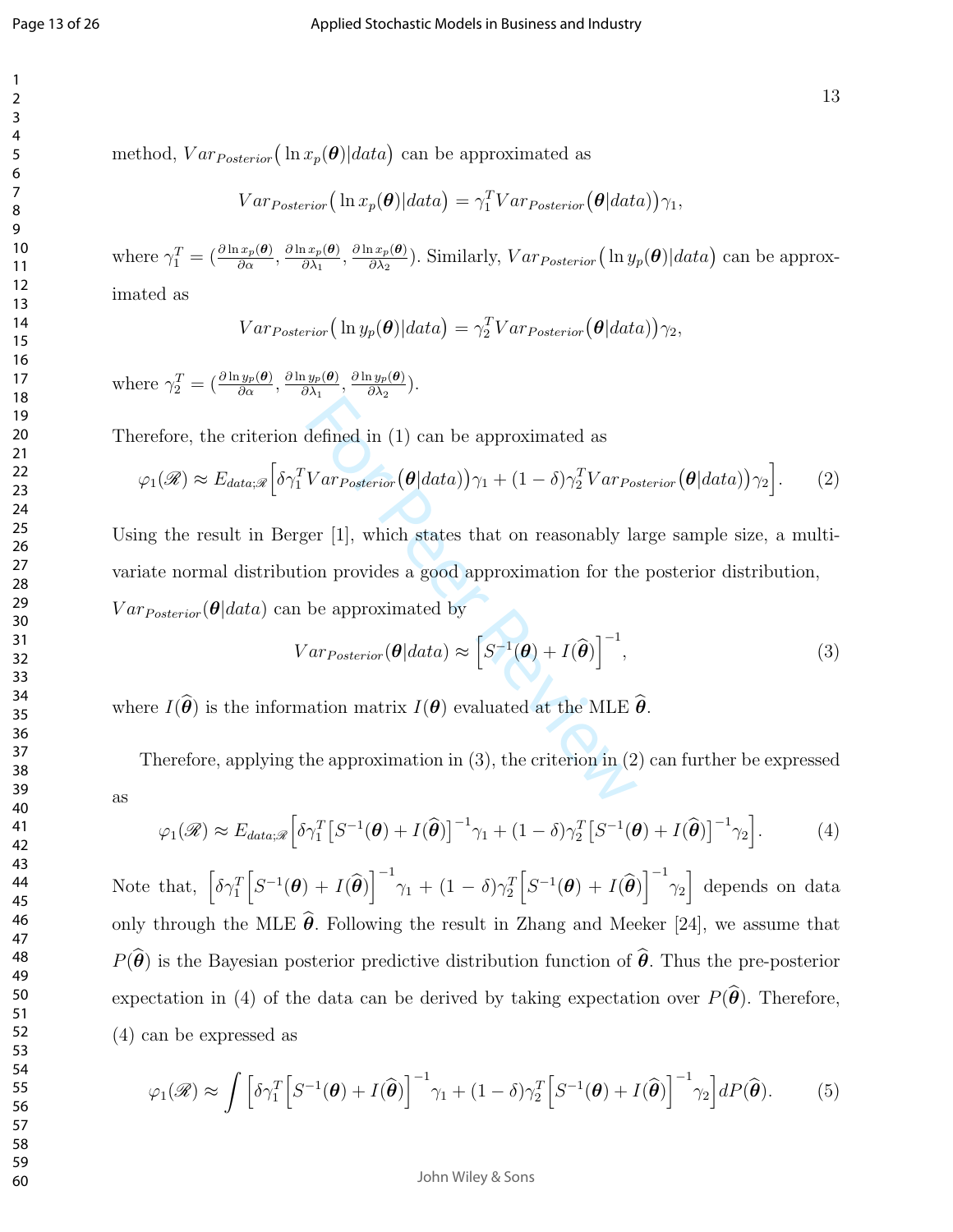Now,  $P(\hat{\theta})$  can be obtained by integrating sampling distribution of  $\hat{\theta}$  with respect to prior distribution of  $\theta$ . For large sample size, we assume that  $\hat{\theta}|\theta$  converges to  $\theta$  in probability. Hence,  $P(\widehat{\boldsymbol{\theta}})$  can be approximated by  $\pi(\boldsymbol{\theta})$ , the prior distribution of  $\boldsymbol{\theta}$ . Using this approximation, (5) can be approximated as

$$
\varphi_1(\mathscr{R}) \approx \int_{\theta} h(\theta) \pi(\theta) d\theta,
$$
\n
$$
L(\theta) = \int_{\theta} \mathcal{L}(\theta) \pi(\theta) d\theta
$$

where  $h(\boldsymbol{\theta}) = \delta \gamma_1^T [S^{-1}(\boldsymbol{\theta}) + I(\boldsymbol{\theta})]^{-1} \gamma_1 + (1 - \delta) \gamma_2^T [S^{-1}(\boldsymbol{\theta}) + I(\boldsymbol{\theta})]^{-1} \gamma_2$ .

Therefore, using all those results of approximation on large sample approach, we consider the design criterion as

$$
\varphi_1(\mathscr{R}) = \int_{\boldsymbol{\theta}} \left[ \delta \gamma_1^T [S^{-1}(\boldsymbol{\theta}) + I(\boldsymbol{\theta})]^{-1} \gamma_1 + (1 - \delta) \gamma_2^T [S^{-1}(\boldsymbol{\theta}) + I(\boldsymbol{\theta})]^{-1} \gamma_2 \right] \pi(\boldsymbol{\theta}) d\boldsymbol{\theta}.
$$
 (6)

From now onwards,  $\varphi_1(\mathscr{R})$  indicates its final form as expressed in (6). Based on the criterion  $\varphi_1(\mathscr{R})$ , the life-testing plan  $\mathscr{R}_1$  is said to be better than the life-testing plan  $\mathscr{R}_2$  if  $\mathscr{R}_1$  produces lesser value of  $\varphi_1(\mathscr{R})$  than  $\mathscr{R}_2$ .

hose results of approximation on large sam<br>  $^{-1}(\theta) + I(\theta)^{-1}\gamma_1 + (1 - \delta)\gamma_2^T[S^{-1}(\theta) + I(\theta)]$ <br>
(*a*) indicates its final form as expressed in (<br>
(an  $\mathcal{R}_1$  is said to be better than the life-testi<br>
an  $\mathcal{R}_2$ .<br>
(**by criter** Bayesian D-optimality criterion : The Bayesian D-optimality criterion is a popular Bayesian design criterion. A detailed discussion on this criterion can be found in Chaloner and Verdinelli [7]. Here, we consider a design criterion based on the Bayesian D-optimality as follows

$$
\varphi_2(\mathscr{R}) = \int \ln(det(I(\boldsymbol{\theta}))) \pi(\boldsymbol{\theta}) d\boldsymbol{\theta}.
$$

Based on the criterion  $\varphi_2(\mathscr{R})$ , the life-testing plan  $\mathscr{R}_1$  is said to be better than the life-testing plan  $\mathcal{R}_2$  if  $\mathcal{R}_1$  produces larger value of  $\varphi_2(\mathcal{R})$  than  $\mathcal{R}_2$ .

## 4 COMPUTATION OF OPTIMAL DESIGN

Here, we obtain the optimal censoring plan by using the proposed criteria for fixed sample sizes  $m, n$  and effective sample size k. Then the task is to obtain the optimal life-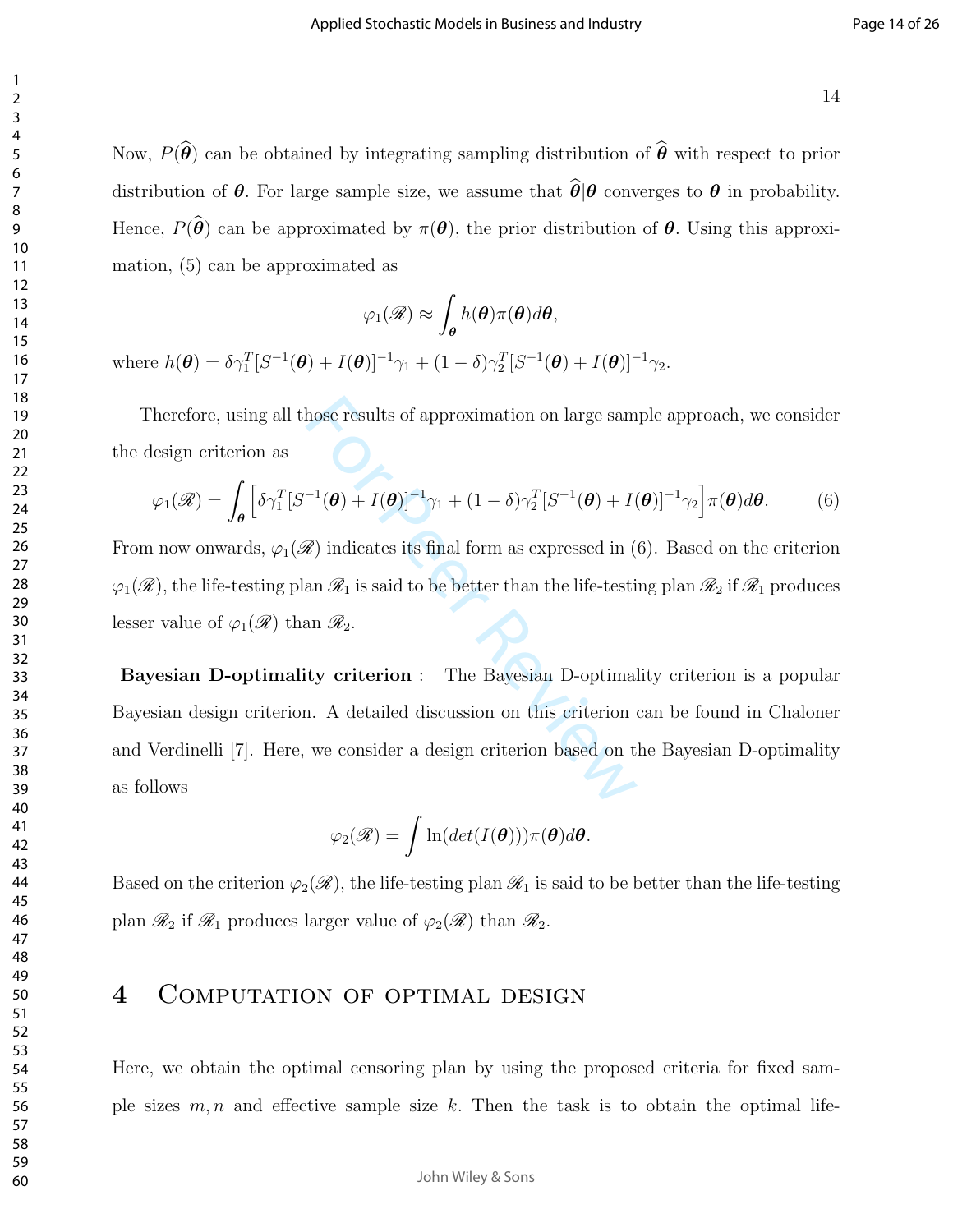testing plan  $\mathscr R$ . To find out the optimal life-testing plan, we need to maximize or minimize a criterion  $\varphi(\mathscr{R})$  with respect to the life-testing plan  $\mathscr{R} = (R_1, \ldots, R_{k-1})$  such that  $\sum_{i=1}^{k-1}$  $i=1$  $(R_i + 1)$  < min $(m, n)$ . This is a problem of discrete optimization where solution space consists of non-negative integers  $R_1, \ldots, R_{k-1}$  with cardinality  $\binom{\min(m,n)-1}{k-1}$ . Note that, even for small  $m, n$  and k, the quantity  $\binom{\min(m,n)-1}{k-1}$  is quite large. Therefore, exhaustive search requires prolonged computational time and it is a challenging task in practice.

We consider a meta-heuristic approach based on the variable neighborhood search (VNS) to find out the optimal life-testing plan as proposed in Bhattacharya et al. [5]. The VNS approach is illustrated here followed by the pseudo code.

#### 4.1 Variable neighborhood search algorithm

Example approach based on the variable in<br>life-testing plan as proposed in Bhattacha<br>ere followed by the pseudo code.<br>IGHBORHOOD SEARCH ALGORITHM<br>[9] introduced the VNS algorithm which<br>search of better local optimal. The c Hansen and Mladenović  $[9]$  introduced the VNS algorithm which works on the strategy of neighborhood change in search of better local optimal. The concept is that neighborhoods are connected and local optimal for one neighborhood structure may not be necessarily identical with other neighborhood structure. A global optimal is a local optimal for all possible neighborhood structures. Therefore, a stopping rule can be set for fixed number of iterations.

Let us denote  $\min(m, n) = m_0$  and hence, under the BJPC scheme, a life-testing plan  $\mathscr{R} = (R_1, \ldots, R_{k-1})$  satisfies  $\sum_{i=1}^{k-1}$  $i=1$  $(R_i + 1) < m_0$ . Therefore, we can write  $\sum_{i=1}^{k-1}$  $i=1$  $R_i \leq m_0 - k.$ Let us denote  $R_k = m_0 - k \sum_{ }^{k-1}$  $i=1$  $R_i$ . Then, we can re-write  $\mathscr R$  as  $\mathscr R = (R_1, \ldots, R_{k-1}, R_k)$ . Thus the construction of neighborhood problem under the BJPC scheme is reduced to the construction of neighborhood structure under the conventional progressive Type-II censoring scheme. Following the idea of Bhattacharya et al.[5], we can construct neighborhood for a given initial life-testing plan. Suppose for fixed  $m, n$  and  $k$ , we fix an initial life-testing plan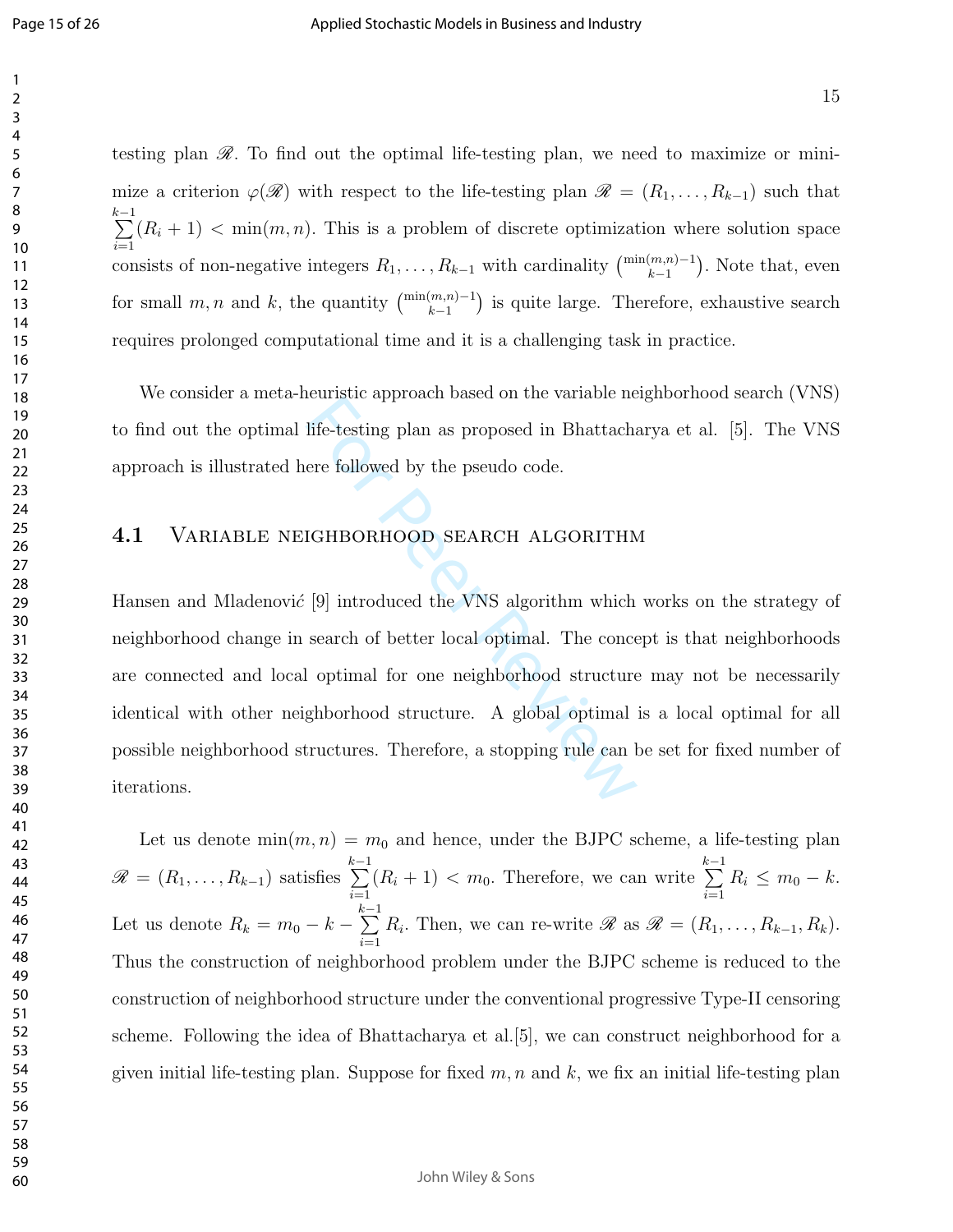$\mathscr{R}_0 = (R_{10}, R_{20}, \ldots, R_{k0})$ . For  $\min(m, n) = m_0$ , the conditions are given by  $\sum_{ }^{k-1}$  $i=1$  $(R_i+1) < m_0$ and  $R_{k0} = m_0 - k \sum_{ }^{k-1}$  $i=1$  $R_{i0}$ . Let us denote  $i_{max} = \max_{1 \leq j \leq k} R_{0j}$ , then for  $i = 1, \ldots, i_{max}$ , we construct neighborhood  $N_i(\mathcal{R}_0)$  such that any life-testing plan  $\mathcal{R}$  in  $N_i(\mathcal{R}_0)$  can be obtained by shifting any component of  $\mathcal{R}_0$  maximum of i units such that  $||\mathcal{R} - \mathcal{R}_0|| < i + 1$ , where,  $|| \cdot ||$  is the Euclidean norm. Next, in the neighborhood  $N_i(\mathcal{R}_0)$  we search for a local optimal discretely among all possible life-testing plans. The search continues until we reach the neighborhood  $N_{i_{max}}(\mathcal{R}_0)$ . The pseudo code of the algorithm is given below.

For Peer and Schemann in this gives  $\mathscr{R}_0$  and set  $i_{max} = \max_{1 \leq j \leq k} R_0$ <br>
1, until  $i = i_{max}$  continue the following st<br>
struct the neighborhood  $N_i(\mathscr{R}_0)$  and find  $i$ <br>
i. If  $\mathscr{R}_0 = \mathscr{R}_{\text{opt}_i}$ , set  $i = i + 1$  an **Initial guess**: Set an initial guess  $\mathcal{R}_0$  and set  $i_{max} = \max_{1 \leq j \leq k} R_{0j}$ . **Iterations** : Set  $i = 1$ , until  $i = i_{max}$  continue the following steps.

**Local search**: Construct the neighborhood  $N_i(\mathcal{R}_0)$  and find out the local optimal, say

 $\mathscr{R}_{{\rm opt}_i}.$ 

**Decision to move**: If  $\mathcal{R}_0 = \mathcal{R}_{\text{opt}_i}$ , set  $i = i + 1$  and go back to the Local search.

If  $\mathcal{R}_0 \neq \mathcal{R}_{\text{opt}_i}$ , set the initial guess as  $\mathcal{R}_{\text{opt}_i}$  and repeat all steps.

Finally, the global optimal is achieved by comparing all local optimal obtained through intermediate steps.

## Numerical illustration and sensitivity analysis

#### 5.1 NUMERICAL ILLUSTRATION

In this section, we compute the optimal life-testing plans based on the proposed criteria in Section 3.2 under different input settings. For different values of sample sizes  $m, n$  and effective sample size  $k$ , we obtain the optimal plan using the VNS algorithm. For computation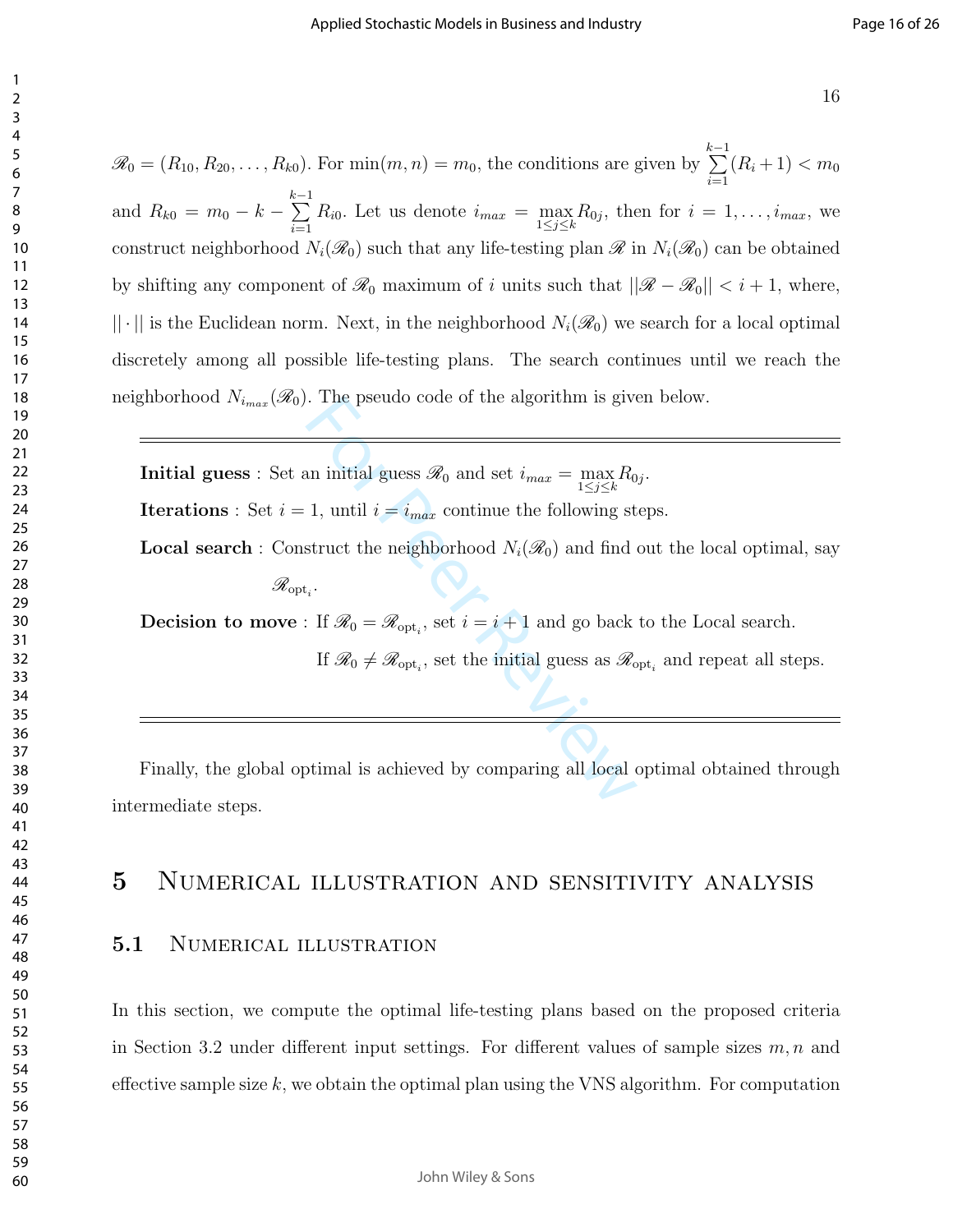of the optimal scheme, we need to set the prior hyper parameter values. For illustration, we set the prior hyper-parameters as in Prior-1.

Prior -1: 
$$
(a_0, b_0) = (9, 2), (a_1, a_2) = (2, 5)
$$
 and  $(a, b) = (9, 2)$ 

In  $\varphi_1(\mathscr{R})$ , we set  $\delta = 0.5, p = 0.5$ . We start the algorithm with different initial guesses based on Prior-1 and the final optimal plans are reported in the Table 1 for  $(m, n) = (25, 22)$ ,  $(25, 25), (40, 25), (40, 45)$  and  $(60, 80)$ . Note that we use the notation  $0_{(h)}$  which represents 0 is repeated h times. For instance,  $\mathscr{R} = (5, 0_{(13)}, 2)$  implies  $R_1 = 5, R_2 = \cdots = R_{14}$  $0, R_{15} = 2.$ 

hat whatever the sample sizes  $(m, n)$  and<br>ting plans are the one stage censoring picsult is not quite unexpected. Once m<br>duces to determination of the optimal li<br>oring scheme. From the classical results is<br>Weibull model wi In Table 1, we notice that whatever the sample sizes  $(m, n)$  and effective sample size k are, the optimal life-testing plans are the one stage censoring plan based on the criteria  $\varphi_1(\mathscr{R})$  and  $\varphi_2(\mathscr{R})$ . This result is not quite unexpected. Once min $(m, n)$  is obtained, the optimization problem reduces to determination of the optimal life-testing plan under the progressive Type-II censoring scheme. From the classical results in the progressive Type-II censoring scheme, under Weibull model with A- or D-optimal criteria, the optimal life-testing plan reduces to one step censoring plan (see Dahmen et al.[8]). Intuitively, we obtain the one step censoring life-testing plan as the optimal solution in the Bayesian set-up also. Although it is difficult to prove analytically, nevertheless, the numerical study supports our claim in the Bayesian paradigm. It is also evident that both the design criteria give same optimal life-testing plans. In Tables 3 and 4, we notice that even for different initial guesses, the VNS algorithm reaches the same result in every cases investigated here. Hence, we can conclude that in this context the search algorithm is quite robust with respect to the initial guess.

#### 5.2 SENSITIVITY ANALYSIS

The proposed method of determining the optimal life-testing plan depends on the values of the hyper-parameters of the prior distribution. It is, therefore, important to study the effect of the hyper-parameter values on the optimal life-testing plan. For illustrations, along with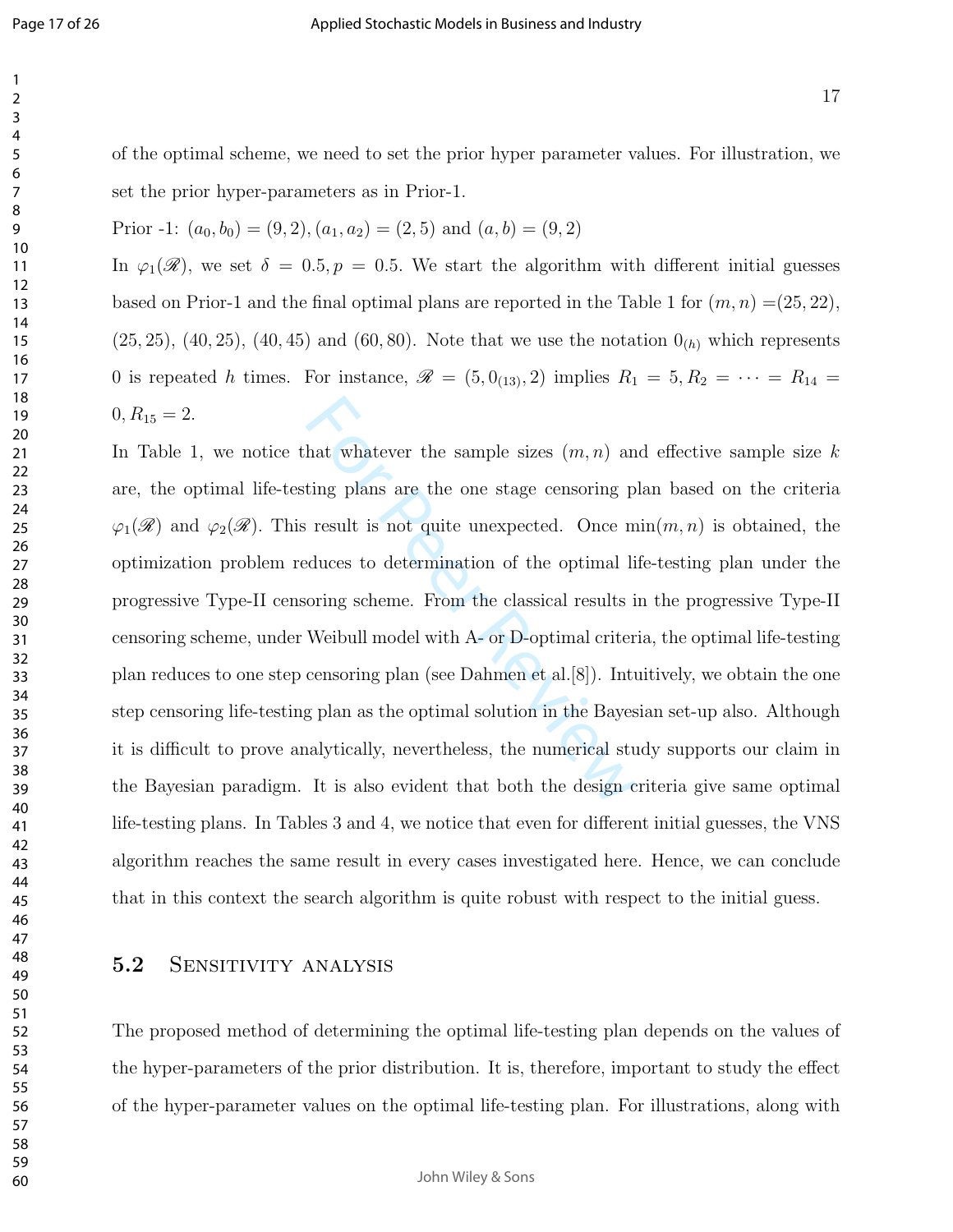the Prior-1, we consider another two sets of prior hyper-parameter values as follows,

*Prior* - 2: 
$$
(a_0, b_0) = (9, 4), (a_1, a_2) = (4, 5),
$$
 and  $(a, b) = (9, 4),$   
*Prior* - 3:  $(a_0, b_0) = (9, 2), (a_1, a_2) = (2, 5)$  and  $(a, b) = (4, 2).$ 

il relation In order to check the effect of the population quantile p and the weight function  $\delta$  on the optimal plan, we carry out a comparative study by computing optimal plans for different values of p and  $\delta$ . Criterion  $\varphi_1(\mathscr{R})$  is used for illustration and the computed optimal plans based on prior-1, 2 and 3 are reported in Table 3. From Table 3, it is observed that the prior hyper-parameters affect the optimal life-testing plans for fixed  $m, n, k$  and  $p, \delta$ . Also, for a specific prior, the optimal life-testing plans depend on the values of p and  $\delta$ . For criterion  $\varphi_2(\mathscr{R})$ , we also determine the optimal life-testing plans based on prior-1, 2 and 3 for fixed values of  $m, n$  and k in Table 4. It is observed that the prior hyper-parameters affect the optimal life-testing plans obtained through criterion 2. These results indicate that the optimal life-testing plans are sensitive due to the perturbation of the hyper-parameter values for both the criteria.

## CONCLUSION

In this article, we have considered optimal design of the two sample BJPC scheme under the Bayesian set-up. We have proposed some precision criteria under this set-up. Under flexible prior assumption of the model parameters, different design criteria are applied to obtain the optimal plan using the variable neighborhood search algorithm. It is observed that optimal life-testing plans are one step censoring plan. The sensitivity analysis indicates that the optimal solutions are affected due to the perturbation of the hyper-parameter values. Apart from the proposed criteria, Bayesian C-optimality criterion (see in Chaloner and Verdinelli [7]) could be considered to attain precision in estimation of a particular lifetime quantile. For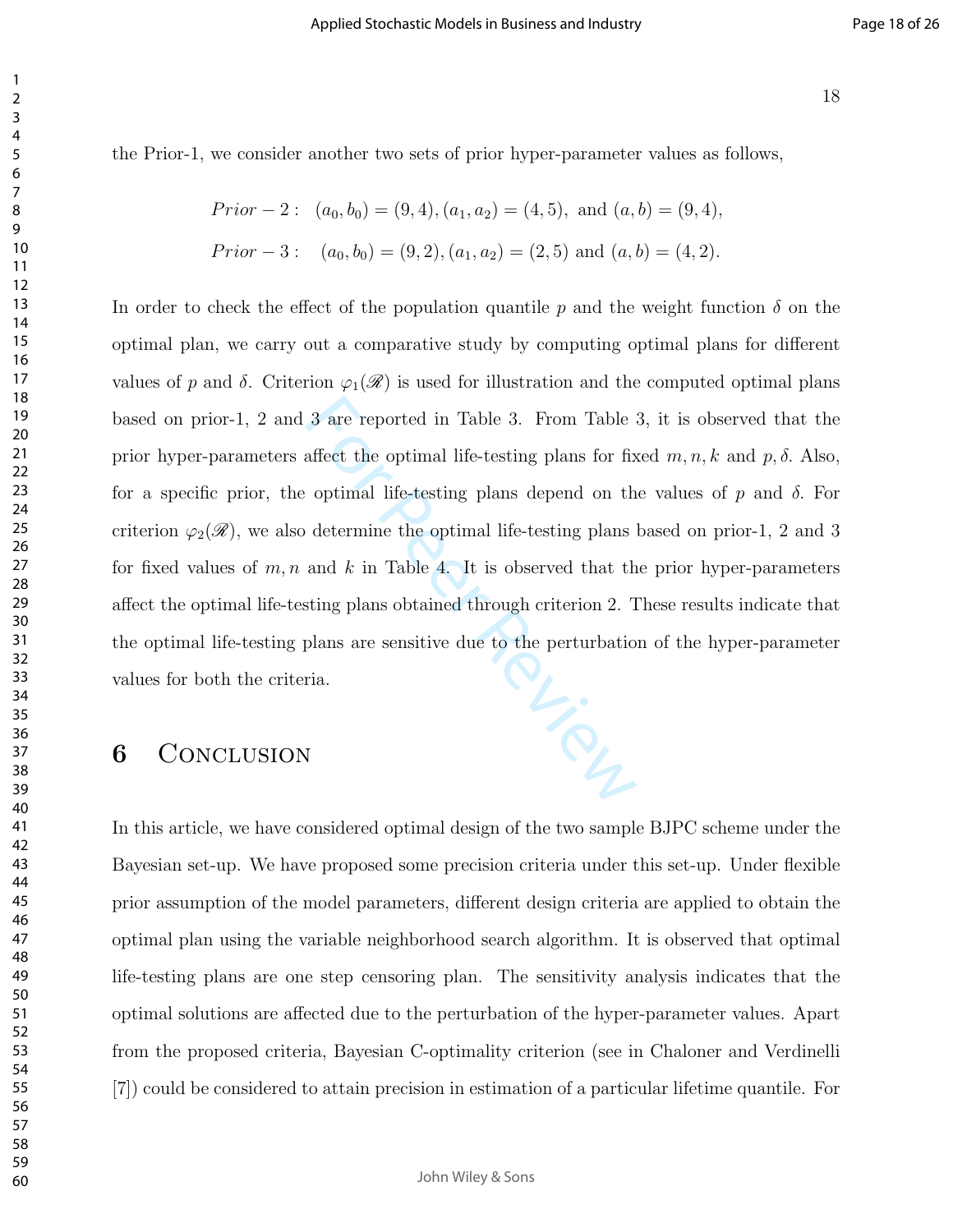the BJPC scheme, the Bayesian C-optimality criterion can be obtained as minimize  $\varphi_3(\mathscr{R})$ , where

$$
\varphi_3(\mathscr{R}) = \int [\gamma_1^T I^{-1}(\boldsymbol{\theta})\gamma_1 + \gamma_2^T I^{-1}(\boldsymbol{\theta})\gamma_2]\pi(\boldsymbol{\theta})d\boldsymbol{\theta}.
$$

Here  $\gamma_1$  and  $\gamma_2$  are same as discussed in  $\varphi_1(\mathscr{R})$ . The optimal plan will minimize the criterion  $\varphi_3(\mathscr{R})$ . Here, we only restrict our work on two sample problem. In practice, the proposed methodology can be extended to more than two samples. An extension of the present work is going on in that direction and we hope to report our findings in future articles.

From and we hope to report our findings in<br>
authors would like to thank the two and<br>
aprove the article.<br>
cal Decision Theory and Bayesian Analy<br>
Media; 2013.<br>
Bayesian analysis of poly-Weibull model.<br>
on. 1993; 88(424):14 Acknowledgements: The authors would like to thank the two anonymous referees for their valuable comments to improve the article.

## References

- [1] Berger JO. Statistical Decision Theory and Bayesian Analysis. New York, Springer Science & Business Media; 2013.
- [2] Berger JO, Sun D. Bayesian analysis of poly-Weibull model. Journal of the American Statistical Association. 1993; 88(424):1412-1418.
- [3] Bhattacharya R, Pradhan B. Bayesian design of life-testing plans under hybrid censoring scheme. Quality and Reliability Engineering International. 2018; 34(1):93-106.
- [4] Bhattacharya R, Pradhan B, Dewanji A. Optimum life testing plans in presence of hybrid censoring: A cost function approach. Applied Stochastic Models in Business and Industry. 2014;30(5):519-528.
- [5] Bhattacharya R, Pradhan B, Dewanji A. On optimal life-testing plans under Type-II progressive censoring scheme using variable neighborhood search algorithm. Test. 2016;25(2):309-330.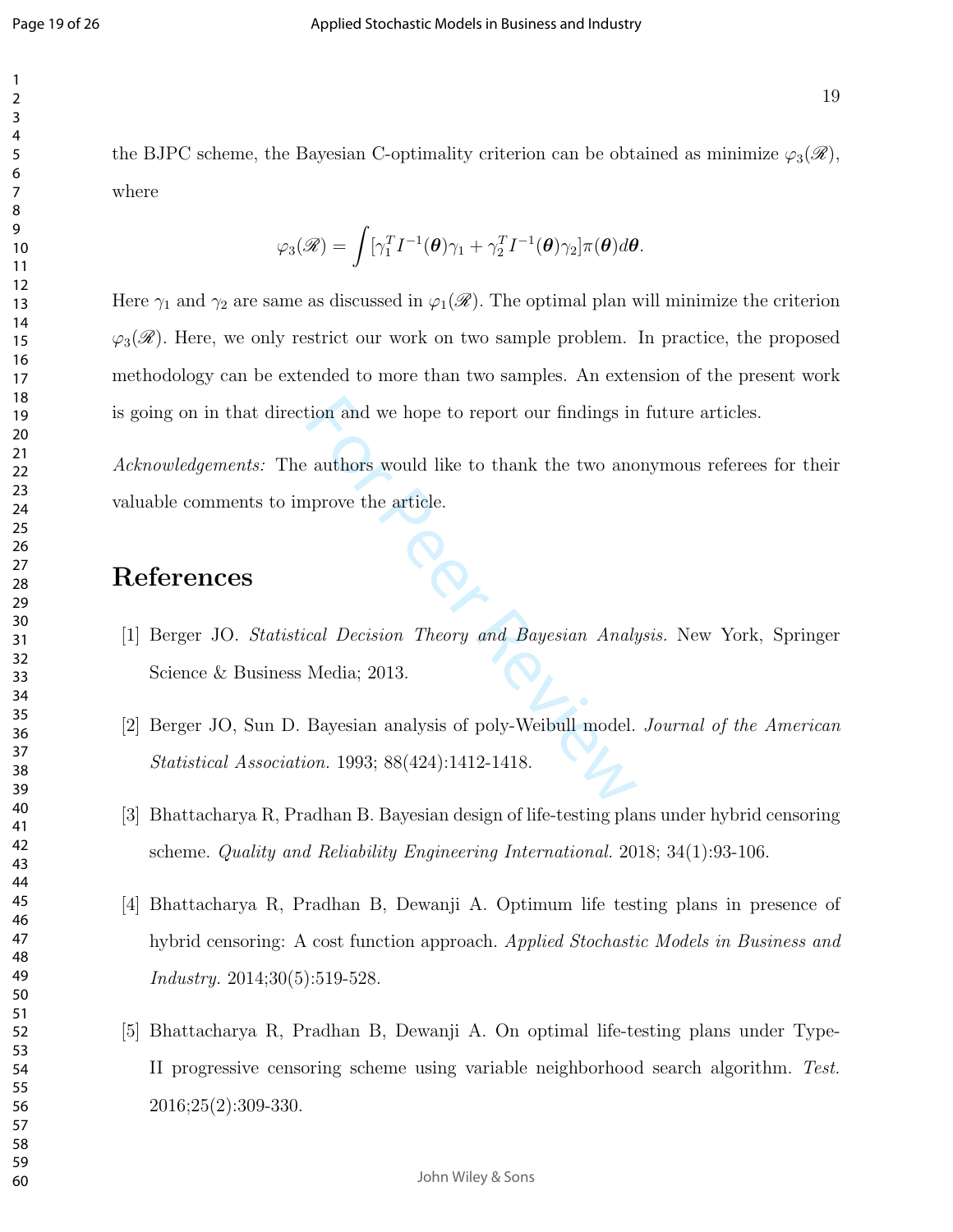- [6] Budhiraja S, Pradhan B. Computing optimum design parameters of a progressive type I interval censored life test from a cost model. Applied Stochastic Models in Business and Industry. 2017;33(5):494-506.
- [7] Chaloner K, Verdinelli I, Bayesian Experimental Design: A Review. Statistical Science. 1995: 273-304.
- ther information. *Journal of Statistical Con*<br>
Wié N. An Introduction to Variable Neigh<br>
MA, Springer;1999, 433-458.<br>
inference and life-testing plans for the We<br>
censoring. *Technometrics*. 2008;50(2):144-<br>
B. Bayesian i [8] Dahmen K, Burkschat M, Cramer E. A-and D-optimal progressive Type-II censoring designs based on Fisher information. Journal of Statistical Computation and Simulation. 2012;82(6):879-905.
- [9] Hansen P, Mladenović N. An Introduction to Variable Neighborhood Search. In Metaheuristics. Boston MA, Springer;1999, 433-458.
- [10] Kundu D. Bayesian inference and life-testing plans for the Weibull distribution in presence of progressive censoring. Technometrics. 2008;50(2):144-154.
- [11] Kundu D, Pradhan B. Bayesian inference and life-testing plans for generalized exponential distribution. Science in China Series A: Mathematics. 2009; 52(6):1373-1388.
- [12] Kundu D, Pradhan B. Bayesian analysis of progressively censored competing risks data. Sankhya, Ser. B. 2011; 73(2):276-296.
- [13] Mondal S, Kundu, D. A New Two Sample Type-II Progressive Censoring Scheme. Communications in Statistics-Thoery and Methods. 2018, https://doi.org/10.1080/03610926.2018.1472781.
- [14] Mondal S, Kundu D. Bayesian Inference for Weibull distribution Under The Balanced Joint Type-II Progressive Censoring Scheme. American Journal of Mathematical and Management Sciences. 2019, https://doi.org/10.1080/01966324.201 9.1579124.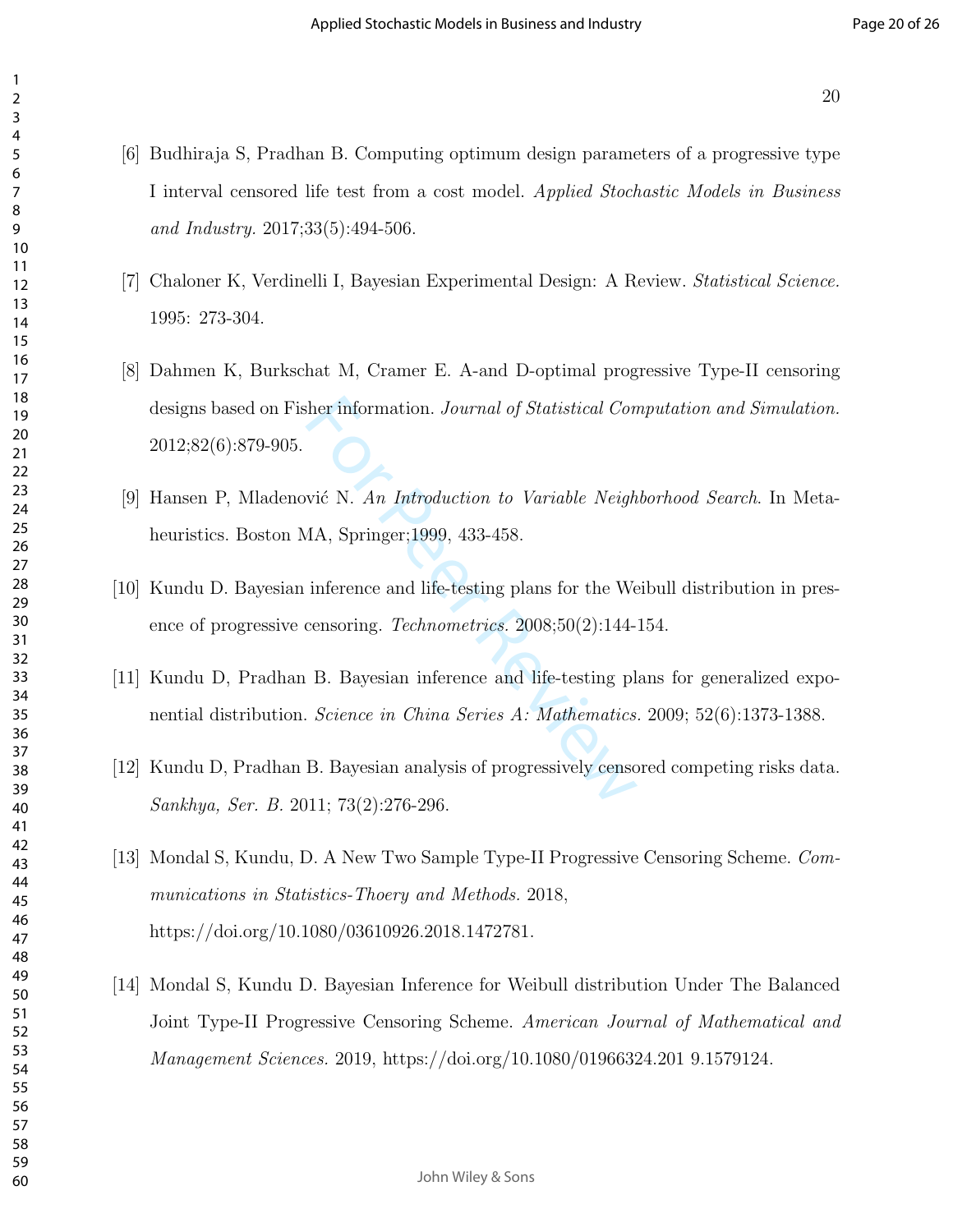- [15] Nasir EA, Pan R. Simulation-based Bayesian optimal ALT designs for model discrimination. *Reliability Engineering & System Safety.* 2015; 134:1-9.
- [16] Pareek B, Kundu D, Kumar S. On progressively censored competing risks data for Weibull distributions. Computational Statistics & Data Analysis. 2009; 53(12):4083- 4094.
- [17] Pena EA, Gupta AK. Bayes estimation for the Marshall-Olkin exponential distribution. Journal of the Royal Statistical Society, Ser. B. 1990;52(2):379-389.
- [18] Pradhan B, Kundu D. On progressively censored generalized exponential distribution. Test.  $2009;18(3):497-515$ .
- I Statistical Society, Ser. B. 1990;52(2):37<br>
D. On progressively censored generalized<br>
7-515.<br>
Bayesian optimal life-testing plans under  $Quality$  and Reliability Engineering Internet<br>
Rayesian C -optimal life-testing plans u [19] Roy S, Pradhan B. Bayesian optimal life-testing plans under progressive TypeI interval censoring scheme. Quality and Reliability Engineering International. 2017;33(8):2727- 2737.
- [20] Roy S, Pradhan B. Bayesian C -optimal life-testing plans under progressive type-I interval censoring scheme. Applied Mathematical Modelling. 2019; 70:299-314.
- [21] Xu A, Tang Y. 2015. A Bayesian method for planning accelerated life testing. IEEE Transactions on Reliability. 2015; 64:1383-1392.
- [22] Xu A, Tang Y. Reference optimality criterion for planning accelerated life testing. Journal of Statistical Planning and Inference. 2015;167:14-26.
- [23] Zhang Y, Meeker WQ. Bayesian life-test Planning for the Weibull Distribution With Given Shape Parameter. Metrika. 2005;61:237-249.
- [24] Zhang Y, Meeker WQ. Bayesian methods for planning accelerated life tests. Technometrics. 2006;48(1):49-60.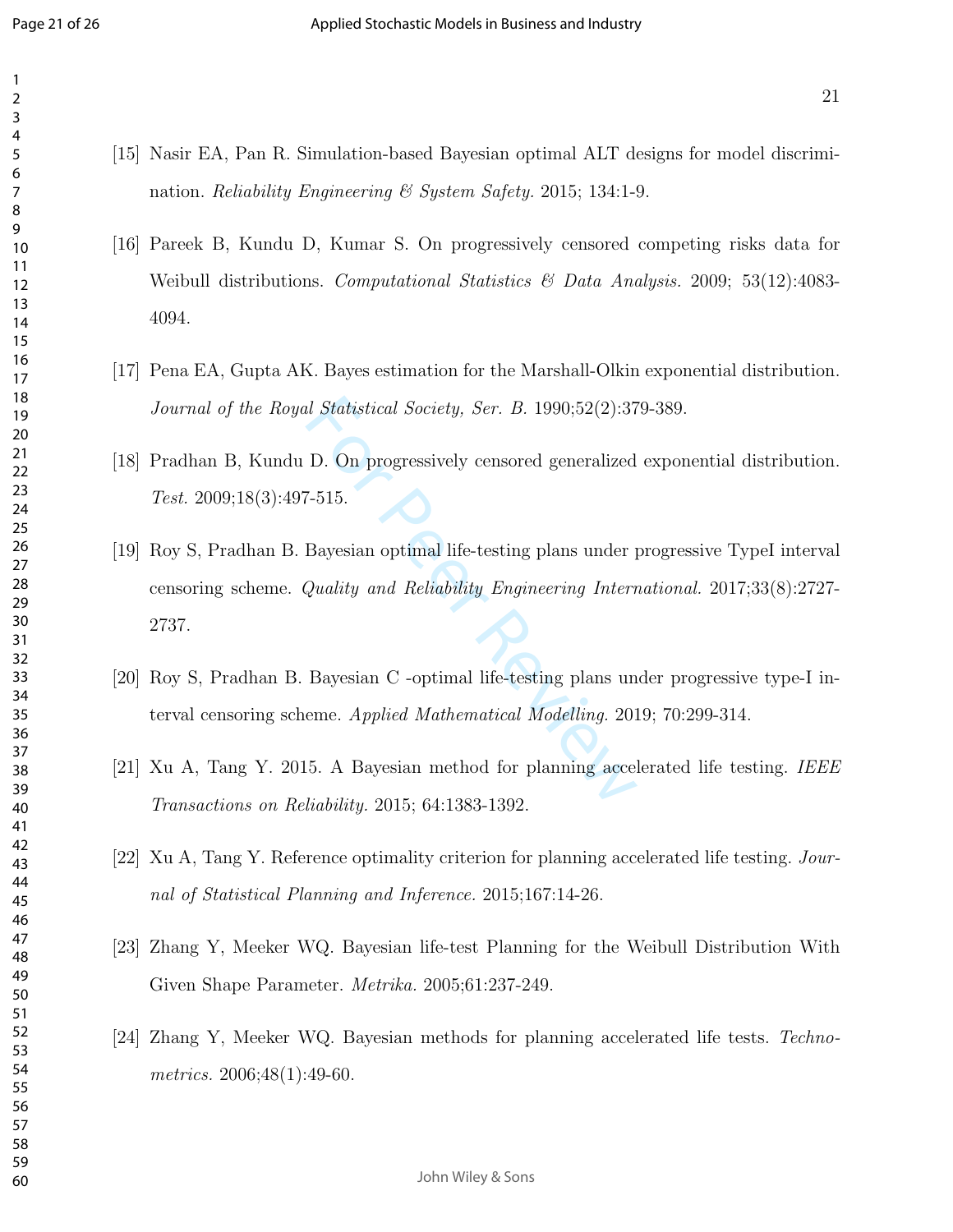Table 1: Optimal life-testing plans obtained through VNS algorithm based on Prior-1 for different  $m, n$  and  $k$ 

| Effective<br>Sample<br><b>Size</b><br>Sample |            | <b>Initial</b><br>Guess                                | Design Criterion<br>$\mathcal{Q}_1(\mathscr{R})$ |                  | $\varphi_2(\mathscr{R})$ |                  |
|----------------------------------------------|------------|--------------------------------------------------------|--------------------------------------------------|------------------|--------------------------|------------------|
| (m, n)                                       | Size $(k)$ | $(\mathscr{R}_o)$                                      | Optimal<br>Plan                                  | Optimal<br>Value | Optimal<br>Plan          | Optimal<br>Value |
| (25, 22)                                     | $15\,$     | $(5, 0_{(13)}, 2)$                                     | $(7, 0_{(14)})$                                  | 0.015            | $(7,0_{(14)})$           | 1.377            |
| (25, 25)                                     | $20\,$     | $(2, 0_{(18)}, 3)$                                     | $(5,0_{(19)})$                                   | $0.014\,$        | $(5, 0_{(19)})$          | $2.079\,$        |
| (25, 25)                                     | $15\,$     | $(5, 0_{(6)}, 5, 0_{(7)})$                             | $(10, 0_{(9)})$                                  | 0.017            | $(10, 0_{(9)})$          | 1.216            |
| (40, 25)                                     | $20\,$     | $(2, 0_{(6)}, 2, 0_{(6)}, 1, 0_{(5)})$                 | $(5,0_{(19)})$                                   | $0.010\,$        | $(5, 0_{(19)})$          | 2.333            |
| (40, 25)                                     | $10\,$     | $(5, 0_{(4)}, 5, 0_{(3)}, 5)$                          | $(15, 0_{(9)})$                                  | $0.017\,$        | $(15, 0_{(9)})$          | 0.229            |
| (40, 45)                                     | $35\,$     | $(1, 0_{(13)}, 1, 0_{(7)}, 1, 0_{(3)}, 1, 0_{(7)}, 1)$ | $(0_{(34)}, 5)$                                  | 0.009            | $(0_{(34)}, 5)$          | 3.643            |
| (40, 45)                                     | $30\,$     | $(5, 0_{(28)}, 5)$                                     | $(0_{(29)}, 10)$                                 | 0.010            | $(0_{(29)}, 10)$         | $3.200\,$        |
| (40, 45)                                     | $25\,$     | $(5_{(3)}, 0_{(22)})$                                  | $(0_{(24)}, 15)$                                 | 0.012            | $(0_{(24)}, 15)$         | 2.665            |
| (40, 45)                                     | $15\,$     | $(10, 0_{(6)}, 10, 0_{(6)}, 5)$                        | $(0_{(14)}, 25)$                                 | $0.018\,$        | $(0_{(14)}, 25)$         | 1.148            |
| (60, 80)                                     | $25\,$     | $(5, 0_{(10)}, 15, 0_{(12)}, 15)$                      | $(0_{(24)}, 35)$                                 | 0.013            | $(0_{(24)}, 35)$         | 2.572            |
| (60, 80)                                     | $50\,$     | $(5, 0_{(30)}, 5, 0_{(18)})$                           | $(0_{(49)}, 10)$                                 | 0.008            | $(0_{(49)}, 10)$         | 4.570            |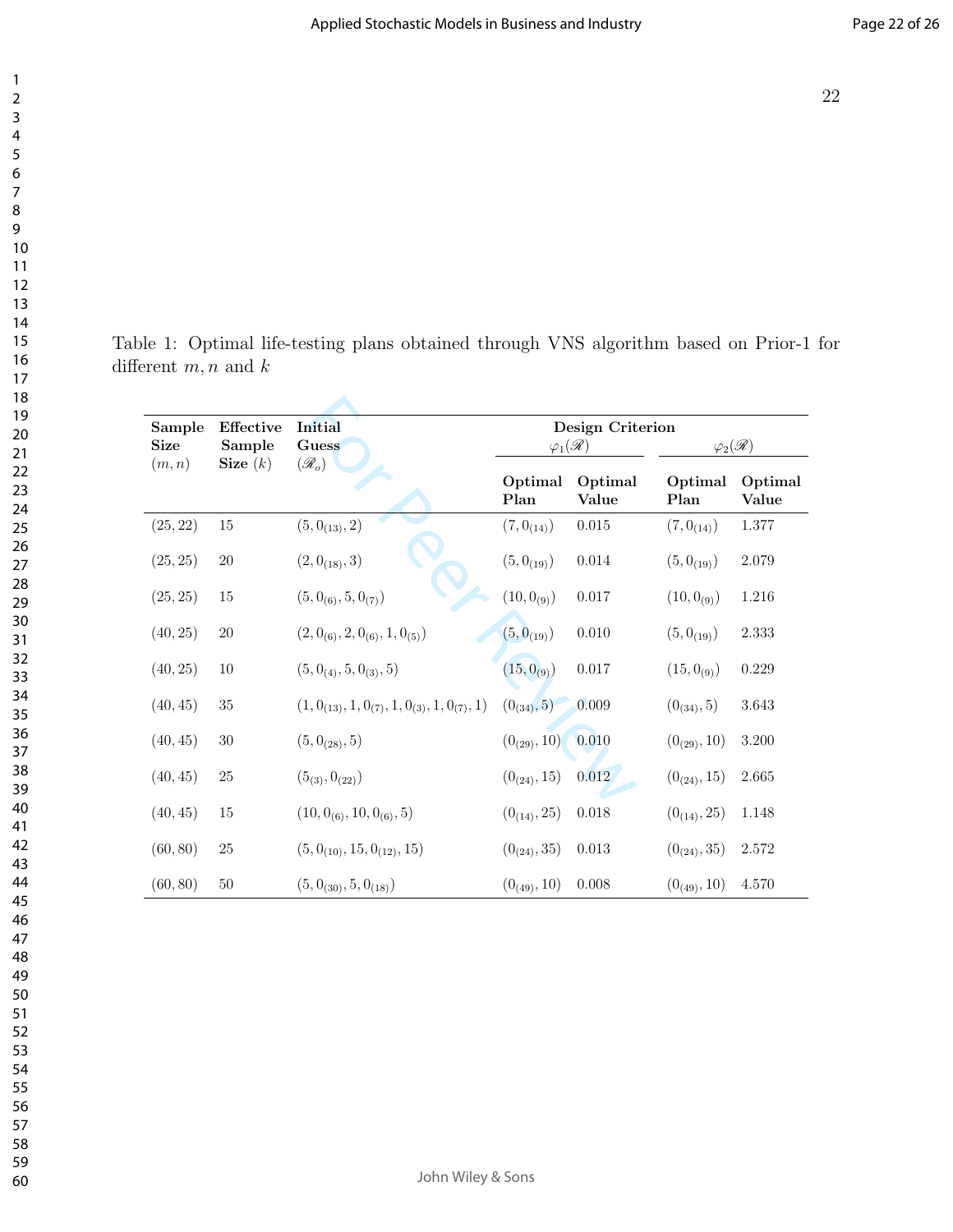Table 2: Optimal life-testing plans obtained through VNS algorithm based on Prior-1 with  $(m, n) = (25, 25), (40, 45)$  and  $k = 20, 25$  for different initial guesses

| <b>Initial Guess</b>                                                                           | Design Criteria                   |                          |  |
|------------------------------------------------------------------------------------------------|-----------------------------------|--------------------------|--|
| $\mathscr{R}_o$                                                                                | $\varphi_1(\mathscr{R})$          | $\varphi_2(\mathscr{R})$ |  |
| $(2, 0_{(18)}, 3)$                                                                             | $(5,0_{(19)})$ $(5,0_{(19)})$     |                          |  |
| $(2, 0_{(6)}, 2, 0_{(6)}, 1, 0_{(5)})$                                                         | $(5,0_{(19)})$                    | $(5,0_{(19)})$           |  |
| $(0_{(19)}, 5)$                                                                                | $(5,0_{(19)})$                    | $(5, 0_{(19)})$          |  |
| $(1, 0_{(3)}, 1, 0_{(4)}, 1, 0_{(5)}, 1, 0_{(3)}, 1)$                                          | $(5,0_{(19)})$ $(5,0_{(19)})$     |                          |  |
| $(5_{(3)}, 0_{(22)})$                                                                          | $(0_{(24)}, 15)$ $(0_{(24)}, 15)$ |                          |  |
| $(2, 0_{(4)}, 2, 0_{(3)}, 2, 0_{(2)}, 2, 0_{(3)}, 2, 0_{(4)}, 2, 0_{(2)}, 3)$ $(0_{(24)}, 15)$ |                                   | $(0_{(24)}, 15)$         |  |
| $(0_{(22)}, 5_{(3)})$                                                                          | $(0_{(24)}, 15)$ $(0_{(24)}, 15)$ |                          |  |
| $(7, 0_{(23)}, 8)$                                                                             | $(0_{(24)}, 15)$ $(0_{(24)}, 15)$ |                          |  |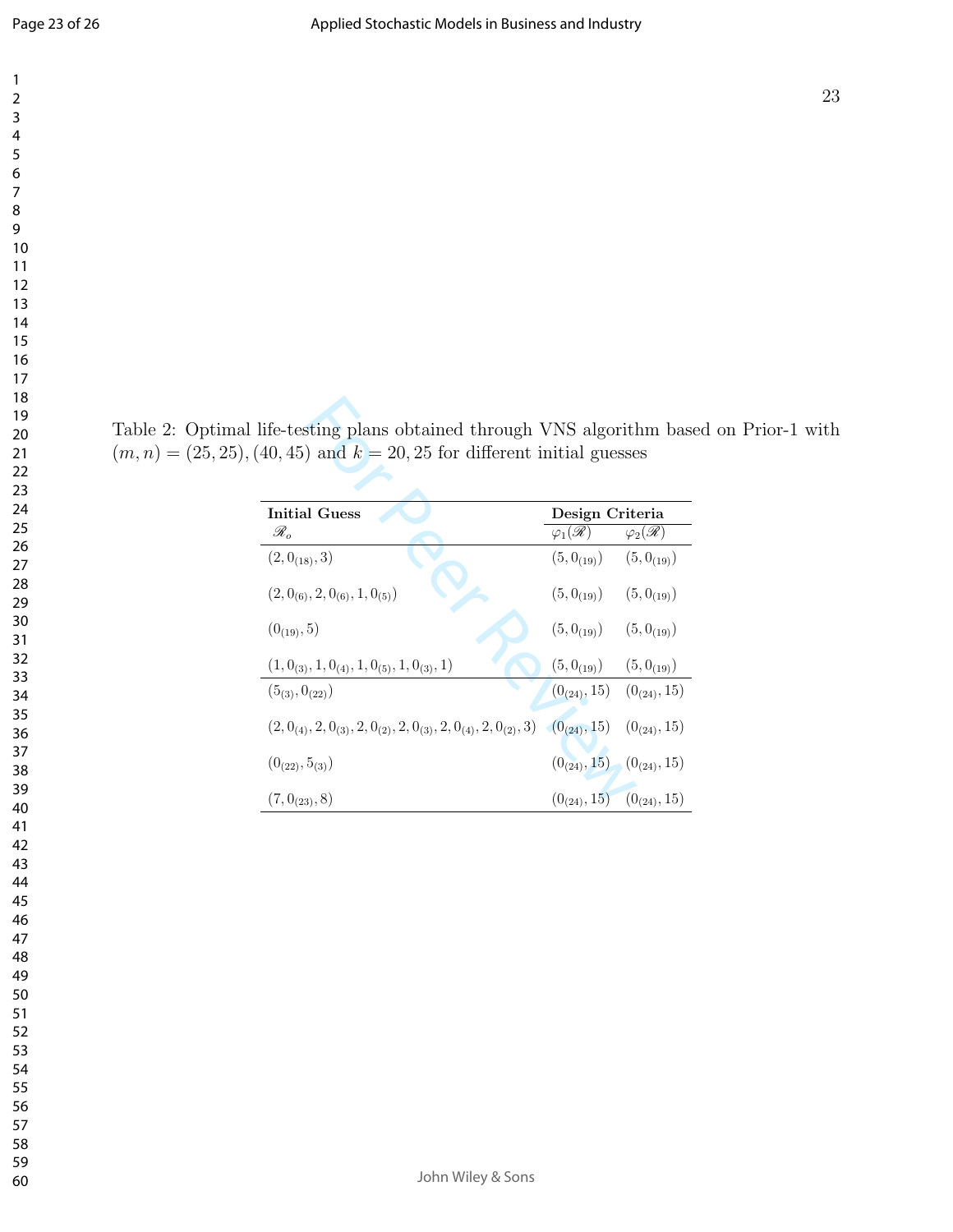Table 3: Optimal life-testing plans based on criterion  $\varphi_1(\mathscr{R})$  for different values of p and  $\delta$  obtained through VNS algorithm based on Prior-1, 2 and 3 with  $(m, n) = (25, 22)$  and  $k = 15$  for different initial guesses

|         | $(p,\delta)$ | Initial guess                                                          | $\varphi_1(\mathscr{R})$                                                         |               |
|---------|--------------|------------------------------------------------------------------------|----------------------------------------------------------------------------------|---------------|
|         |              |                                                                        | Optimal Plan                                                                     | Optimal Value |
|         | (0.1, 0.1)   | $(5, 0_{(13)}, 2)$<br>$(3, 0_{(6)}, 2, 0_{(6)}, 2)$<br>$(0_{(14)}, 7)$ | $(0_{(12)}, 7, 0_{(2)})$<br>$(0_{(12)}, 7, 0_{(2)})$<br>$(0_{(12)}, 7, 0_{(2)})$ | 0.043         |
| Prior-1 | (0.1, 0.5)   | $(5, 0_{(13)}, 2)$<br>$(3, 0_{(6)}, 2, 0_{(6)}, 2)$<br>$(0_{(14)}, 7)$ | $(7,0_{(14)})$<br>$(7, 0_{(14)})$<br>$(7, 0_{(14)})$                             | 0.039         |
|         | (0.9, 0.1)   | $(5, 0_{(13)}, 2)$<br>$(3, 0_{(6)}, 2, 0_{(6)}, 2)$<br>$(0_{(14)}, 7)$ | $(0_{(12)}, 7, 0_{(2)})$<br>$(0_{(12)}, 7, 0_{(2)})$<br>$(0_{(12)}, 7, 0_{(2)})$ | 0.007         |
|         | (0.9, 0.5)   | $(5, 0_{(13)}, 2)$<br>$(3,0_{(6)},2,0_{(6)},2)$<br>$(0_{(14)}, 7)$     | $(7, 0_{(14)})$<br>$(7, 0_{(14)})$<br>$(7,0_{(14)})$                             | 0.012         |
|         | (0.1, 0.1)   | $(5, 0_{(13)}, 2)$<br>$(3, 0_{(6)}, 2, 0_{(6)}, 2)$<br>$(0_{(14)}, 7)$ | $(0_{(14)}, 7)$<br>$(0_{(14)}, 7)$<br>$(0_{(14)}, 7)$                            | 0.107         |
| Prior-2 | (0.1, 0.5)   | $(5, 0_{(13)}, 2)$<br>$(3, 0_{(6)}, 2, 0_{(6)}, 2)$<br>$(0_{(14)}, 7)$ | $(0_{(8)}, 7, 0_{(6)})$<br>$(0_{(8)}, 7, 0_{(6)})$<br>$(0_{(8)}, 7, 0_{(6)})$    | 0.102         |
|         | (0.9, 0.1)   | $(5, 0_{(13)}, 2)$<br>$(3, 0_{(6)}, 2, 0_{(6)}, 2)$<br>$(0_{(14)}, 7)$ | $(0_{(14)}, 7)$<br>$(0_{(14)}, 7)$<br>$(0_{(14)}, 7)$                            | 0.079         |
|         | (0.9, 0.5)   | $(5, 0_{(13)}, 2)$<br>$(3, 0_{(6)}, 2, 0_{(6)}, 2)$<br>$(0_{(14)}, 7)$ | $(0_{(4)}, 7, 0_{(10)})$<br>$(0_{(4)}, 7, 0_{(10)})$<br>$(0_{(4)}, 7, 0_{(10)})$ | 0.041         |
|         | (0.1, 0.1)   | $(5, 0_{(13)}, 2)$<br>$(3, 0_{(6)}, 2, 0_{(6)}, 2)$<br>$(0_{(14)}, 7)$ | $(0_{(8)}, 7, 0_{(6)})$<br>$(0_{(8)}, 7, 0_{(6)})$<br>$(0_{(8)}, 7, 0_{(6)})$    | 0.523         |
| Prior-3 | (0.1, 0.5)   | $(5, 0_{(13)}, 2)$<br>$(3, 0_{(6)}, 2, 0_{(6)}, 2)$<br>$(0_{(14)}, 7)$ | $(0_{(8)}, 7, 0_{(6)})$<br>$(0_{(8)}, 7, 0_{(6)})$<br>$(0_{(8)}, 7, 0_{(6)})$    | 0.475         |
|         | (0.9, 0.1)   | $(5,0_{(13)},2)$<br>$(3, 0_{(6)}, 2, 0_{(6)}, 2)$<br>$(0_{(14)}, 7)$   | $(0_{(8)}, 7, 0_{(6)})$<br>$(0_{(8)}, 7, 0_{(6)})$<br>$(0_{(8)}, 7, 0_{(6)})$    | 0.038         |
|         | (0.9, 0.5)   | $(5, 0_{(13)}, 2)$<br>$(3, 0_{(6)}, 2, 0_{(6)}, 2)$<br>$(0_{(14)}, 7)$ | $(7,0_{(14)})$<br>$(7, 0_{(14)})$<br>$(7, 0_{(14)})$                             | 0.158         |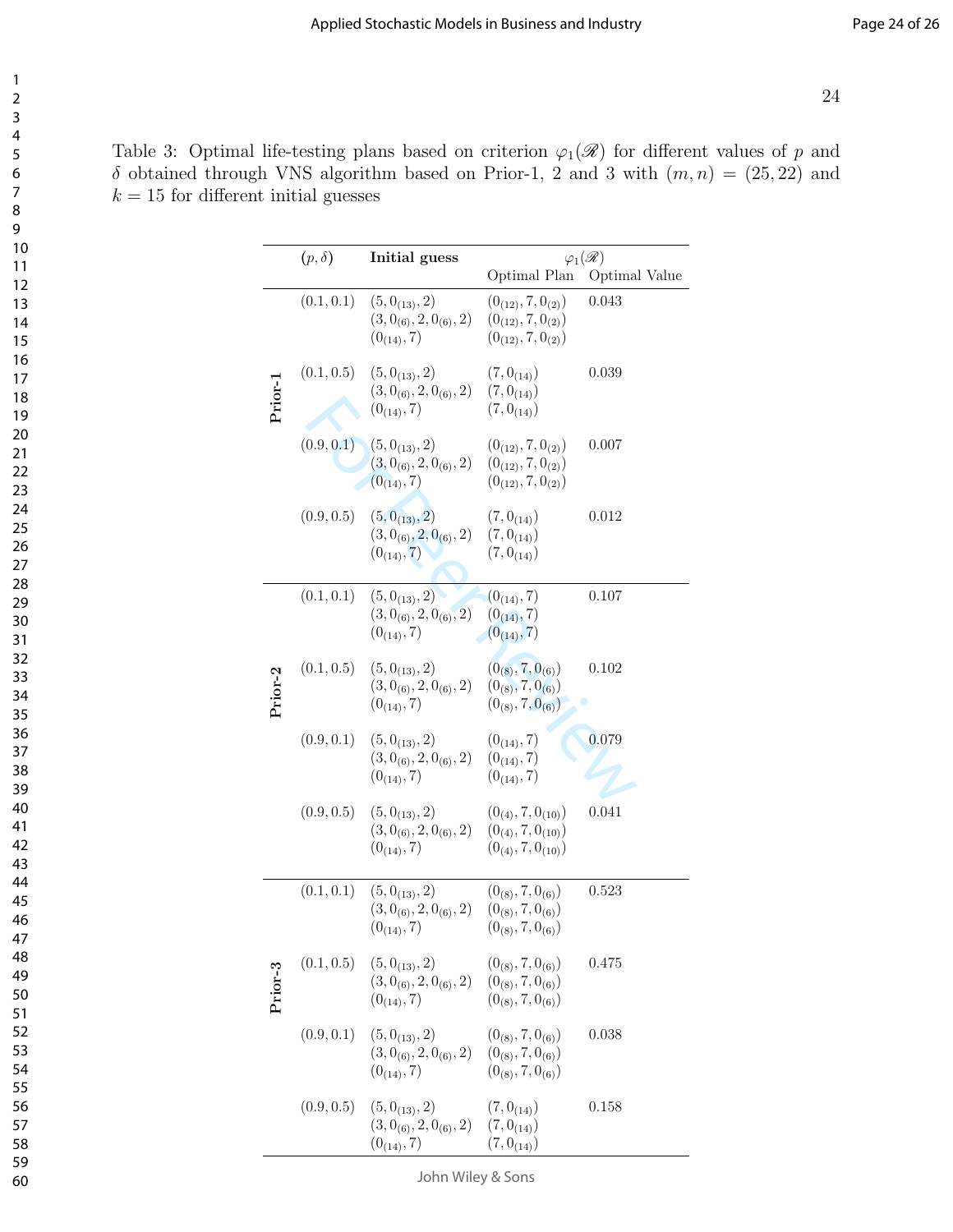Table 4: Optimal life-testing plans based on criterion  $\varphi_2(\mathscr{R})$  obtained through VNS algorithm based on Prior-1, 2 and 3 for  $(m, n) = (25, 22)$  and  $k = 15$ 

| sting plans based on criterion $\varphi_2(\mathscr{R})$ obtained t<br>$13 for (m, n) = (25, 22) and k = 15$ |                                               |                            |                            |  |
|-------------------------------------------------------------------------------------------------------------|-----------------------------------------------|----------------------------|----------------------------|--|
|                                                                                                             | Initial guess                                 | $\varphi_{2}(\mathscr{R})$ |                            |  |
|                                                                                                             |                                               |                            | Optimal Plan Optimal Value |  |
|                                                                                                             | $(5, 0_{(13)}, 2)$                            | $(7, 0_{(14)})$            | 1.377                      |  |
|                                                                                                             | $(3, 0_{(6)}, 2, 0_{(6)}, 2)$                 | $(0_{(14)}, 7)$            |                            |  |
|                                                                                                             | $(0_{(14)}, 7)$                               | $(0_{(14)}, 7)$            |                            |  |
|                                                                                                             | $(5, 0_{(13)}, 2)$                            | $(0_{(12)}, 7, 0_{(2)})$   | 5.097                      |  |
|                                                                                                             | $(3, 0_{(6)}, 2, 0_{(6)}, 2)$                 | $(0_{(12)}, 7, 0_{(2)})$   |                            |  |
|                                                                                                             | $(0_{(14)}, 7)$                               | $(0_{(12)}, 7, 0_{(2)})$   |                            |  |
| Prior-3 Prior-2 Prior-1                                                                                     | $(5, 0_{(13)}, 2)$                            | $(7, 0_{(14)})$            | 3.161                      |  |
|                                                                                                             | $(3, 0_{(6)}, 2, 0_{(6)}, 2)$ $(7, 0_{(14)})$ |                            |                            |  |
|                                                                                                             | $(0_{(14)}, 7)$                               | $(7, 0_{(14)}, 7)$         |                            |  |
|                                                                                                             |                                               |                            |                            |  |
|                                                                                                             |                                               |                            |                            |  |